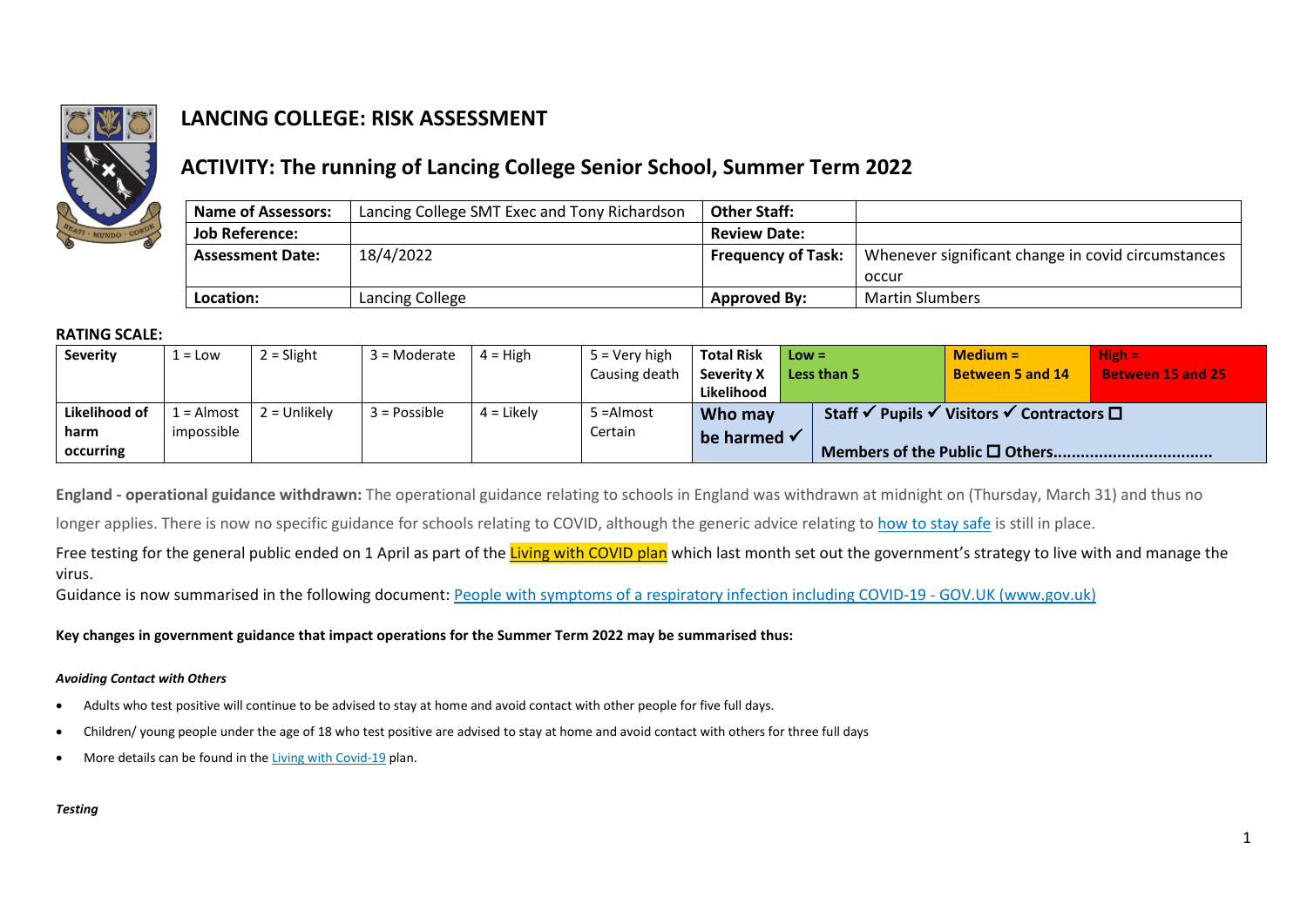- Free testing ceased for the general public on 1 April.
- It is not recommended that children and young people are tested for COVID-19 unless directed to by a health professional.
- The requirement to receive two negative test results on consecutive days before returning to their workplace or setting has been removed.

#### *Symptoms of COVID and other respiratory infections*

These have been updated (1.4.2022) to include:

- continuous cough
- high temperature, fever or chills
- loss of, or change in, your normal sense of taste or smell
- shortness of breath
- unexplained tiredness, lack of energy
- muscle aches or pains that are not due to exercise
- not wanting to eat or not feeling hungry
- headache that is unusual or longer lasting than usual
- sore throat, stuffy or runny nose
- diarrhoea, feeling sick or being sick

#### *If Symptomatic (adults):*

- **Try to stay at home and avoid contact with other people**
- If you have symptoms of a respiratory infection, such as COVID-19, and you have a high temperature or do not feel well enough to go to work or carry out normal activities, try to stay at home and avoid contact with other people, until you no longer have a high temperature (if you had one) or until you no longer feel unwell.
- It is particularly important to avoid close contact with anyone who you know is at higher risk of becoming seriously unwell if they are infected with COVID-19 and other respiratory infections

#### *If Symptomatic (children)*

- Children and young people with mild symptoms such as a runny nose, sore throat, or slight cough, who are otherwise well, can continue to attend their education setting.
- Children and young people who are unwell and have a high temperature should stay at home and avoid contact with other people, where they can. They can go back to school, college or childcare, and resume normal activities when they no longer have a high temperature and they are well enough to attend.

#### *If a member of your household is unwell*

• Children and young people who usually go to school, college or childcare and who live with someone who has a positive COVID-19 test result should continue to attend as normal.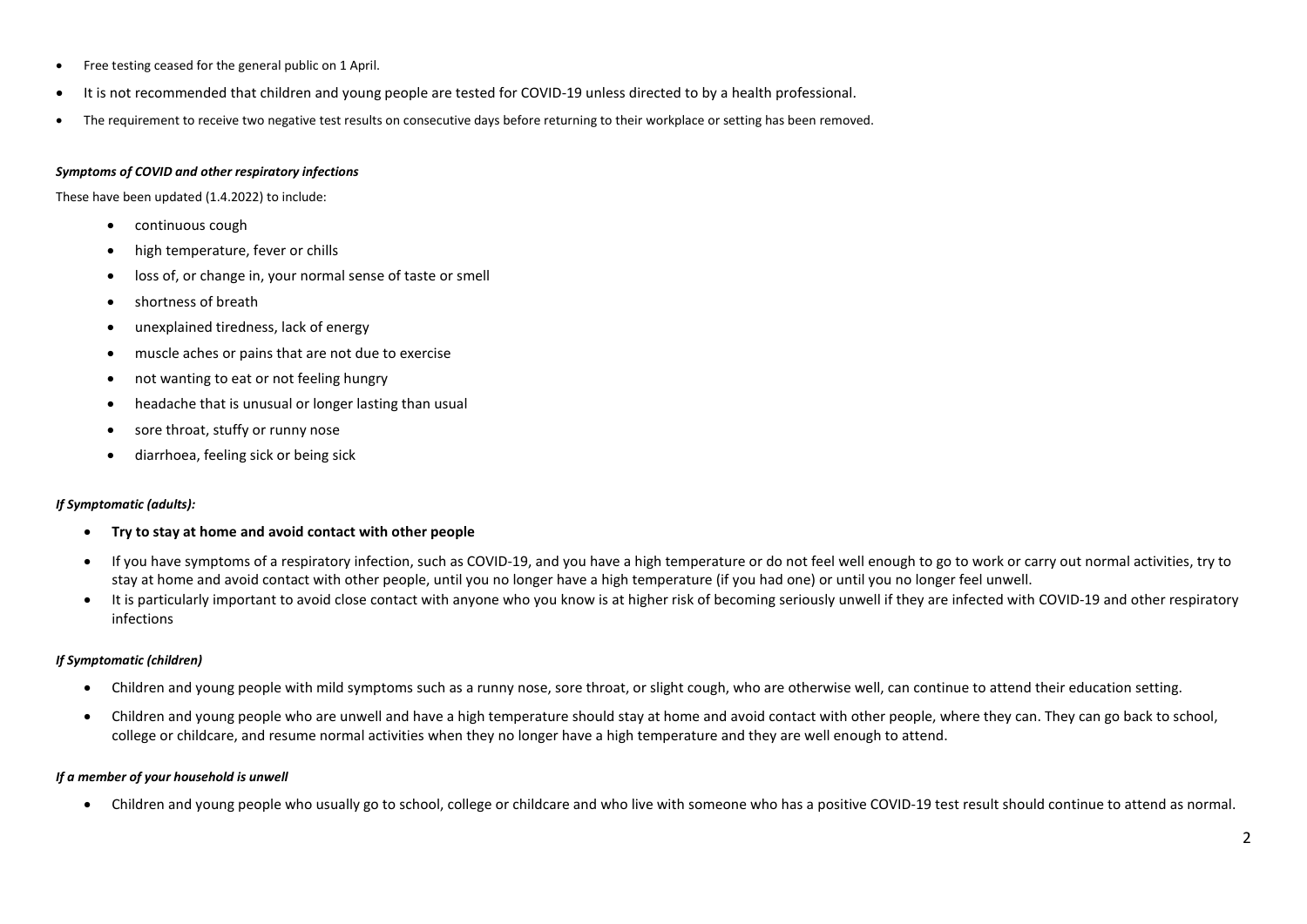Those in the same household/close contact with someone with COVID should:

- avoid contact with anyone known to be at [higher risk of becoming severely unwell](https://www.gov.uk/guidance/people-with-symptoms-of-a-respiratory-infection-including-covid-19#higher-risk) if they are infected with COVID-19, especially those whose immune system means they are at [higher risk of serious illness from COVID-19, despite vaccination](https://www.gov.uk/government/publications/covid-19-guidance-for-people-whose-immune-system-means-they-are-at-higher-risk/covid-19-guidance-for-people-whose-immune-system-means-they-are-at-higher-risk)
- limit close contact with other people outside their household, especially in crowded, enclosed or poorly ventilated spaces
- wear a well-fitting face covering made with multiple layers or a surgical face mask if they need to have close contact with other people, or you are in a crowded place
- wash hands frequently with soap and water or use hand sanitiser

#### *Remote education*

- The regulations requiring education settings to provide remote learning to pupils isolating for Covid-related reasons lapsed on 24 March.
- Schools are asked to "maintain your capacity to deliver high-quality remote education across this academic year, including for pupils who are abroad, and facing challenges to return due to Covid-19 travel restrictions, for the period they are abroad".

#### *In addition*

- From Thursday 24 March, the government removed the Covid-19 provisions within the Statutory Sick Pay and Employment and Support Allowance regulations.
- The DfE has updated the [educational setting status form,](https://gbr01.safelinks.protection.outlook.com/?url=https%3A%2F%2Fascl.us7.list-manage.com%2Ftrack%2Fclick%3Fu%3Ddae6fbf66d6135a8a21b3627d%26id%3D53c91a1181%26e%3Dd65e936850&data=04%7C01%7Chrd%40lancing.org.uk%7Cff7641003c26419a121508da19788a51%7Cbdf724c6e7b747088d8eda2fc93be0ac%7C0%7C0%7C637850303366246456%7CUnknown%7CTWFpbGZsb3d8eyJWIjoiMC4wLjAwMDAiLCJQIjoiV2luMzIiLCJBTiI6Ik1haWwiLCJXVCI6Mn0%3D%7C3000&sdata=YLtGszvurYq6mdw2f8OcjZM59LBEVGj%2FdHcKvdP5x5k%3D&reserved=0) removing questions on pupil absence due to Covid-19 but continuing to require notification of staff absence, and to be filled in weekly
- The Joint Council for Qualifications (JCQ) has published [updated guidance](https://gbr01.safelinks.protection.outlook.com/?url=https%3A%2F%2Fascl.us7.list-manage.com%2Ftrack%2Fclick%3Fu%3Ddae6fbf66d6135a8a21b3627d%26id%3D671305d565%26e%3Dd65e936850&data=04%7C01%7Chrd%40lancing.org.uk%7Cff7641003c26419a121508da19788a51%7Cbdf724c6e7b747088d8eda2fc93be0ac%7C0%7C0%7C637850303366246456%7CUnknown%7CTWFpbGZsb3d8eyJWIjoiMC4wLjAwMDAiLCJQIjoiV2luMzIiLCJBTiI6Ik1haWwiLCJXVCI6Mn0%3D%7C3000&sdata=AoktX0mnqwxQtol%2BxNRK1DAiQZ40Dkn21yIqzAIYJyM%3D&reserved=0) about how special consideration for exams, this summer, will work in the context of Covid-19, and the new Living with Covid strategy and UKHSA guidance. The guidance is [here.](https://gbr01.safelinks.protection.outlook.com/?url=https%3A%2F%2Fascl.us7.list-manage.com%2Ftrack%2Fclick%3Fu%3Ddae6fbf66d6135a8a21b3627d%26id%3D8019f5ae6e%26e%3Dd65e936850&data=04%7C01%7Chrd%40lancing.org.uk%7Cff7641003c26419a121508da19788a51%7Cbdf724c6e7b747088d8eda2fc93be0ac%7C0%7C0%7C637850303366246456%7CUnknown%7CTWFpbGZsb3d8eyJWIjoiMC4wLjAwMDAiLCJQIjoiV2luMzIiLCJBTiI6Ik1haWwiLCJXVCI6Mn0%3D%7C3000&sdata=grKesXrl%2Bw0K7IrYbkVAhLCYaCi5gkqqHOF59KOhJTE%3D&reserved=0)

Contingency planning is built into the following risk assessment and referenced in specific sections in response to specific hazards or concerns and the control measures to be put in place in response and mitigation.

In general, as COVID-19 becomes a virus that the country learns to live with, the government is moving away from stringent restrictions on everyone's day-to-day lives towards advising people on how to protect themselves and others, alongside targeted interventions to reduce risk.

Therefore, while the government will continue to manage the risk of serious illness from the spread of the virus, it is emphasised in Health and safety: responsibilities and duties for schools - GOV.UK (www.gov.uk) that schools should consider COVID-19 as one risk amongst others in relation to health and safety risk assessments and managing risk.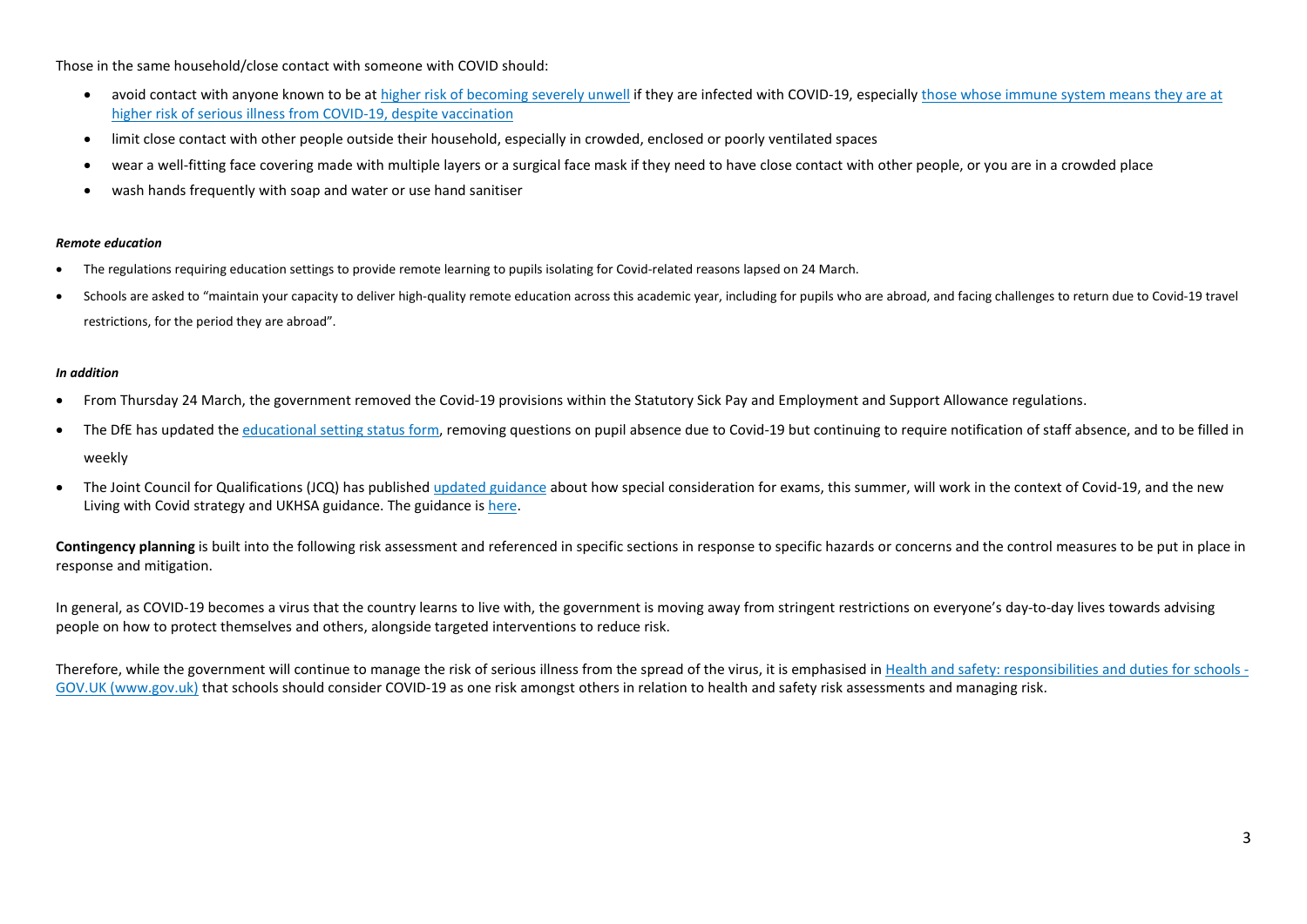| Hazard or concerns                                                        | Harm resulting from<br>hazard or concerns                               |                                                                                                                                                                                                                                                                                                                                                                                                                                                                                                                                                                                                                                                                                                                 | S              |   | <b>RR</b> |           | <b>Additional Control Measures</b>                                                                                                                                                                                                                                                          | S              |   | <b>RR</b> |
|---------------------------------------------------------------------------|-------------------------------------------------------------------------|-----------------------------------------------------------------------------------------------------------------------------------------------------------------------------------------------------------------------------------------------------------------------------------------------------------------------------------------------------------------------------------------------------------------------------------------------------------------------------------------------------------------------------------------------------------------------------------------------------------------------------------------------------------------------------------------------------------------|----------------|---|-----------|-----------|---------------------------------------------------------------------------------------------------------------------------------------------------------------------------------------------------------------------------------------------------------------------------------------------|----------------|---|-----------|
| 1. Those who<br>are unwell<br>(pupils or staff)<br>coming into<br>school  | Transmission of<br>coronavirus<br>compromising<br>children and<br>staff | Follow the guidance in People with symptoms of a<br>respiratory infection including COVID-19 - GOV.UK<br>(www.gov.uk) Including:<br>Staying at home and avoiding contact with<br>other people<br>Working from home where possible                                                                                                                                                                                                                                                                                                                                                                                                                                                                               | $\overline{2}$ | 4 | 8         | $\bullet$ | Staff are able to discuss with their line manager<br>what options are available to them                                                                                                                                                                                                     | $\overline{2}$ | 4 | 8         |
| 1.2 Those who<br>are infectious<br>but<br>asymptomatic<br>being in school | Transmission of<br>virus                                                | The school will continue to promote and encourage<br>the following mitigations:<br>1. Good hand and respiratory hygiene for everyone.<br>2. Maintain appropriate cleaning regimes.<br>3. Keep occupied spaces well ventilated.<br>4. Follow public health advice in People with<br>symptoms of a respiratory infection including COVID-<br>19 - GOV.UK (www.gov.uk)                                                                                                                                                                                                                                                                                                                                             | $\overline{2}$ | 4 | 8         | $\bullet$ | In the event of symptomatic cases in school,<br>appropriate actions will be taken in their<br>management and risk will be dynamically assessed<br>We will enable onsite access to vaccinations as<br>offered by the NHS for pupils and access to local<br>vaccination clinics for boarders. | $\overline{2}$ | 4 |           |
| 2. Cleaning<br>2.1 Maintaining<br>appropriate<br>handwashing<br>regimes   | Transmission of<br>coronavirus<br>compromising<br>children and<br>staff | Sufficient hand washing facilities are available in<br>$\bullet$<br>Houses<br>Additional hand washing stations are in place<br>$\bullet$<br>around the school<br>Hand sanitiser is available in each area all around<br>$\bullet$<br>the school<br>Staff in House and classroom settings will<br>$\bullet$<br>continue to remind pupils on the importance of<br>hand hygiene in the prevention of the<br>transmission of viruses<br>All staff and Pupils will:<br>Frequently wash their hands with soap and water<br>$\bullet$<br>for 20 seconds and dry thoroughly<br>Regularly use the hand cleaning dispensers<br>$\bullet$<br>Utilise the additional hand-washing stations<br>$\bullet$<br>about the school | $\overline{2}$ | 4 | 8         |           |                                                                                                                                                                                                                                                                                             |                |   |           |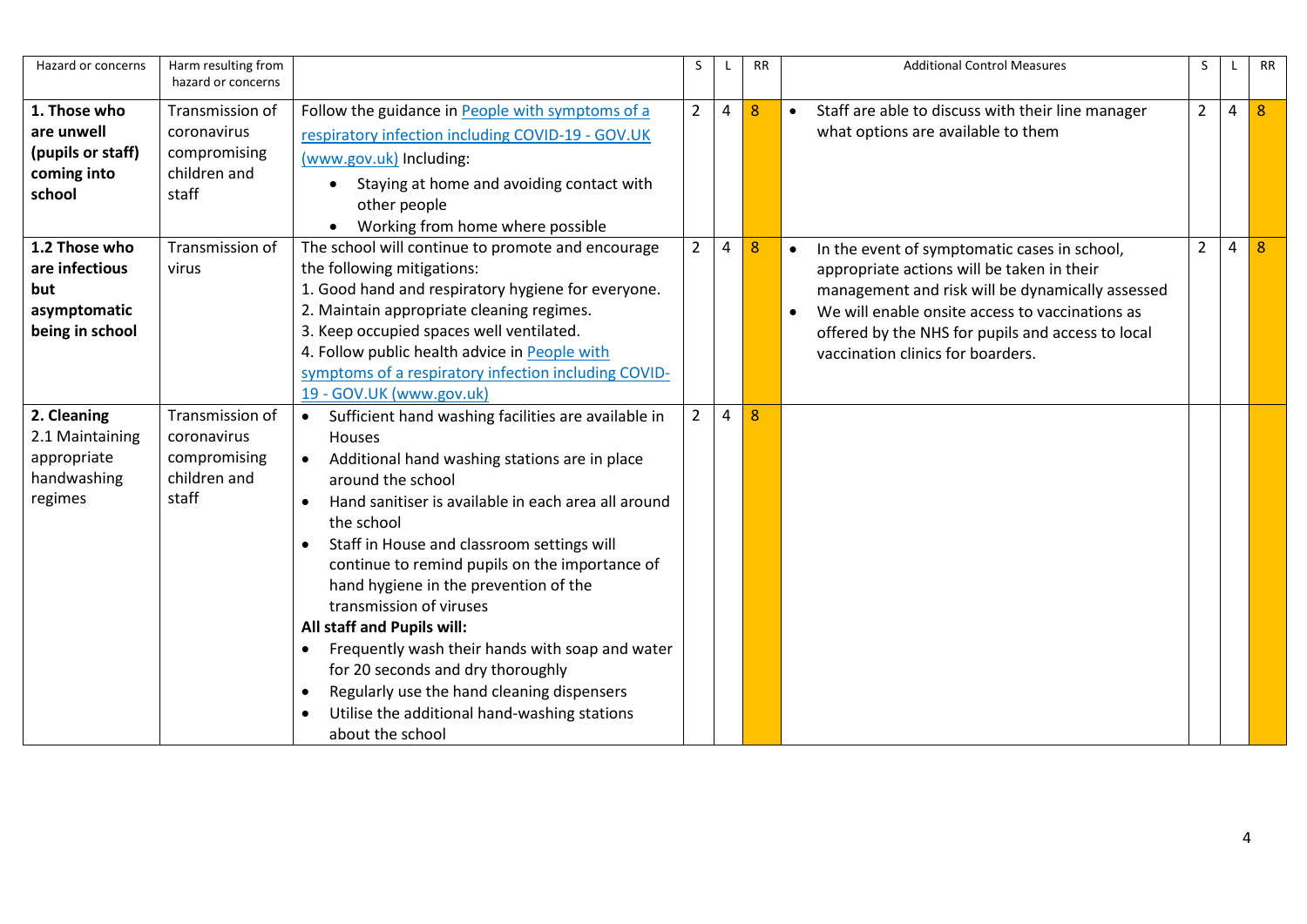| Hazard or concerns                                                     | Harm resulting from<br>hazard or concerns                               |                                                                                                                                                                                                                                                                                                                                                                                                                                                                                                                                                                                | S              | L              | <b>RR</b>      | <b>Additional Control Measures</b>                                                                                                                                                                                                                                                                                                                                                                                                                   | S              | L              | <b>RR</b>              |
|------------------------------------------------------------------------|-------------------------------------------------------------------------|--------------------------------------------------------------------------------------------------------------------------------------------------------------------------------------------------------------------------------------------------------------------------------------------------------------------------------------------------------------------------------------------------------------------------------------------------------------------------------------------------------------------------------------------------------------------------------|----------------|----------------|----------------|------------------------------------------------------------------------------------------------------------------------------------------------------------------------------------------------------------------------------------------------------------------------------------------------------------------------------------------------------------------------------------------------------------------------------------------------------|----------------|----------------|------------------------|
| 2.2 Maintaining<br>robust<br>respiratory<br>hygiene                    | Transmission of<br>coronavirus<br>compromising<br>children and<br>staff | Use a tissue or elbow to cough or sneeze and use<br>$\bullet$<br>lidded bins for tissue waste ('catch it, bin it, kill<br>it')<br>Be encouraged not to touch their mouth, eyes,<br>$\bullet$<br>and nose<br>Face coverings should be worn in the<br>circumstances detailed in the following<br>document: Living safely with respiratory<br>infections, including COVID-19 - GOV.UK<br>(www.gov.uk)<br>Display signage 'catch it, bin it, kill it', etc.<br>$\bullet$<br>Provision of lidded bins in all classrooms and<br>$\bullet$<br>access to lidded bins throughout Houses | $2^{\circ}$    | 4              | 8              | New school branded masks were provided to each<br>$\bullet$<br>pupil at the start of the school year and additional<br>masks are available in school in the event of urgent<br>requirement; re-usable face-coverings are to be<br>washed regularly<br>Recommendation that staff and pupils wear face<br>coverings when in crowded or enclosed spaces if<br>they have been in close contact with someone with<br>COVID/ another respiratory infection | $2^{\circ}$    | $\mathbf{3}$   | 6                      |
| 3. Cleaning<br>3.1 Maintaining<br>enhanced<br>cleaning<br>arrangements | Transmission of<br>coronavirus<br>compromising<br>children and<br>staff | Cleaning arrangements to have regard to<br>$\bullet$<br>https://www.gov.uk/government/publications/C<br>ovid-19-decontamination-in-non-healthcare-<br>settings<br>Rigorous, regular cleaning continuing in all areas<br>$\bullet$<br>of the school which would be stepped up to<br>former levels in the event of localised outbreak.<br>Continuation of wipe-down of classroom surfaces<br>after each class                                                                                                                                                                    | $\overline{2}$ | $\overline{2}$ | $\overline{4}$ | $\bullet$<br>Pupils to be instructed at multiple points (in House<br>and via individuals departments and classroom<br>teachers) on the wiping down of equipment<br>Provision of individual laundry bags for all boarders                                                                                                                                                                                                                             | $\overline{2}$ | $\overline{2}$ | $\boldsymbol{\Lambda}$ |
| 3.2 Classrooms,<br>Houses and<br>general areas to<br>be cleaned        | Transmission of<br>coronavirus<br>compromising<br>children and<br>staff | House cleaning to be arranged and supervised by<br>$\bullet$<br>Matrons using team of dedicated DAs - thus<br>minimising numbers of individuals within House<br>areas<br>Enhanced cleaning regimes to be continued and<br>$\bullet$<br>care to be given to the bagging and disposal of<br>waste                                                                                                                                                                                                                                                                                | $\overline{2}$ | $\overline{2}$ | 4              | Paying particular attention to frequent touch points<br>$\bullet$<br>as detailed in Living safely with respiratory<br>infections, including COVID-19 - GOV.UK<br>(www.gov.uk)                                                                                                                                                                                                                                                                        | $\overline{2}$ | $\overline{2}$ | Δ                      |
| 3.3 Cleaning of<br>general areas                                       | Transmission of<br>coronavirus<br>compromising<br>children and<br>staff | Cleaning by user in shared areas:<br>Shared use of equipment to be minimised.<br>$\bullet$<br>Keyboards, desks, chair arms and telephones to<br>be cleaned before and after use by the user;<br>cleaning packs provided in each location                                                                                                                                                                                                                                                                                                                                       | $\overline{2}$ | $\overline{2}$ | $\overline{4}$ |                                                                                                                                                                                                                                                                                                                                                                                                                                                      |                |                |                        |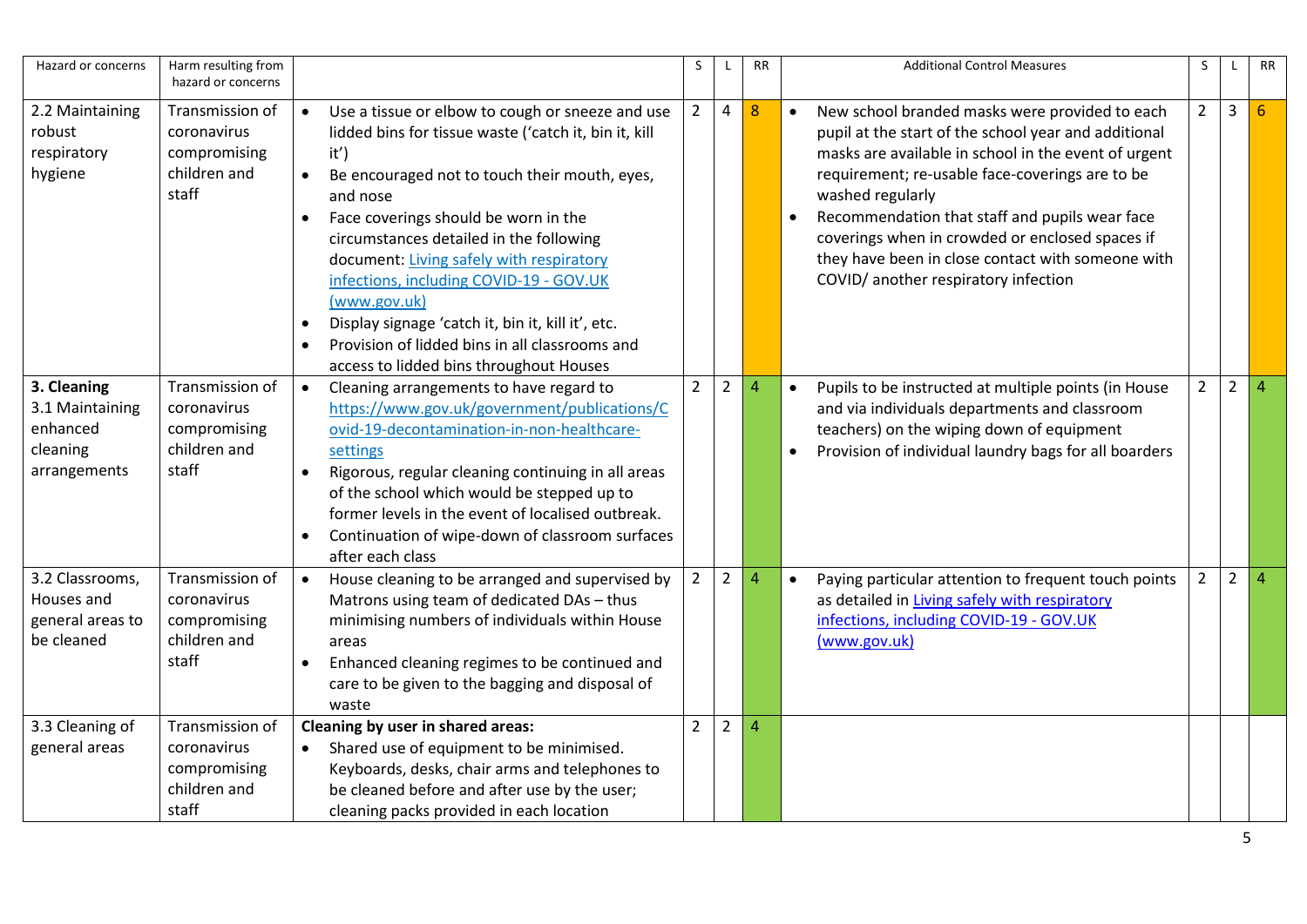| Hazard or concerns                                                                 | Harm resulting from<br>hazard or concerns                               |                                                                                                                                                                                                                                                                                                                                                                                                                                                                                                                         | S              | $\mathbf{I}$ | <b>RR</b> | <b>Additional Control Measures</b>                                                                                                                                                  | S              | $\mathbf{I}$ | <b>RR</b> |
|------------------------------------------------------------------------------------|-------------------------------------------------------------------------|-------------------------------------------------------------------------------------------------------------------------------------------------------------------------------------------------------------------------------------------------------------------------------------------------------------------------------------------------------------------------------------------------------------------------------------------------------------------------------------------------------------------------|----------------|--------------|-----------|-------------------------------------------------------------------------------------------------------------------------------------------------------------------------------------|----------------|--------------|-----------|
|                                                                                    |                                                                         | Shared surfaces to be left clear at the end of each<br>day to allow for easy and thorough cleaning of<br>such spaces<br>Staff to monitor cleaning consumables and<br>ensure they are in constant supply                                                                                                                                                                                                                                                                                                                 |                |              |           |                                                                                                                                                                                     |                |              |           |
| 4. Grouping<br>4.1 Reducing<br>excessive<br>contacts and<br>maximising<br>distance | Transmission of<br>coronavirus<br>compromising<br>children and<br>staff | The College will retain the following mitigations from<br>April 2022:<br>Deployment of side aisles in Chapel to enable<br>$\bullet$<br>greater spacing of pupils and staff in this setting                                                                                                                                                                                                                                                                                                                              | $\overline{2}$ | 4            | 8         | Staff to ensure classrooms locked when not in use.<br>$\bullet$<br>Visiting between Houses to be within designated<br>$\bullet$<br>communal areas only (for review 25/4/2022)       | $\overline{2}$ | 4            | 8         |
| 5.1 When<br>accessing school<br>transport                                          | Transmission of<br>coronavirus<br>compromising<br>children and<br>staff | Separate transport risk assessment in place<br>It is important, wherever it is possible, that:<br>additional cleaning of vehicles is put in place<br>$\bullet$<br>fresh air (from outside the vehicle) through<br>$\bullet$<br>ventilation, is maximised, particularly through<br>opening windows and ceiling vents<br>Pupils should not board home to school transport<br>$\bullet$<br>if they have had a positive test result or have<br>symptoms of COVID-19.                                                        | 2              | 4            | 8         |                                                                                                                                                                                     |                |              |           |
| 5.3 When<br>moving about<br>the school                                             | Transmission of<br>coronavirus<br>compromising<br>children and<br>staff | In the cloisters and corridors pupils and staff will<br>$\bullet$<br>be asked to keep to the left, to enable ease of<br>movement<br>A 5-minute movement break between lessons<br>$\bullet$<br>will enable orderly movement and liaison<br>between colleagues will ensure students are<br>swiftly accommodated in classrooms rather than<br>standing outside them<br>The airy and outside nature of the Cloisters and<br>$\bullet$<br>the transient and passing nature of contacts are<br>significant mitigating factors | $2^{\circ}$    | 4            | 8         | Staff to reinforce 'left hand drive' as pupils move<br>through the school<br>Movement of large groups for worship or meetings<br>to take place under staff/senior pupil supervision | $\overline{2}$ | 4            | 8         |
| 5.4 Maintaining<br>due space in<br>classrooms                                      | Transmission of<br>coronavirus<br>compromising                          | Staff to manage ingress and egress from<br>$\bullet$<br>classrooms                                                                                                                                                                                                                                                                                                                                                                                                                                                      | 3              | 4            | 12        | Larger rooms to be deployed where aerosol<br>$\bullet$<br>transmission may prove a greater risk - e.g., in<br>individual singing/ brass/ woodwind lessons                           | 3              | $\mathbf{3}$ | -9        |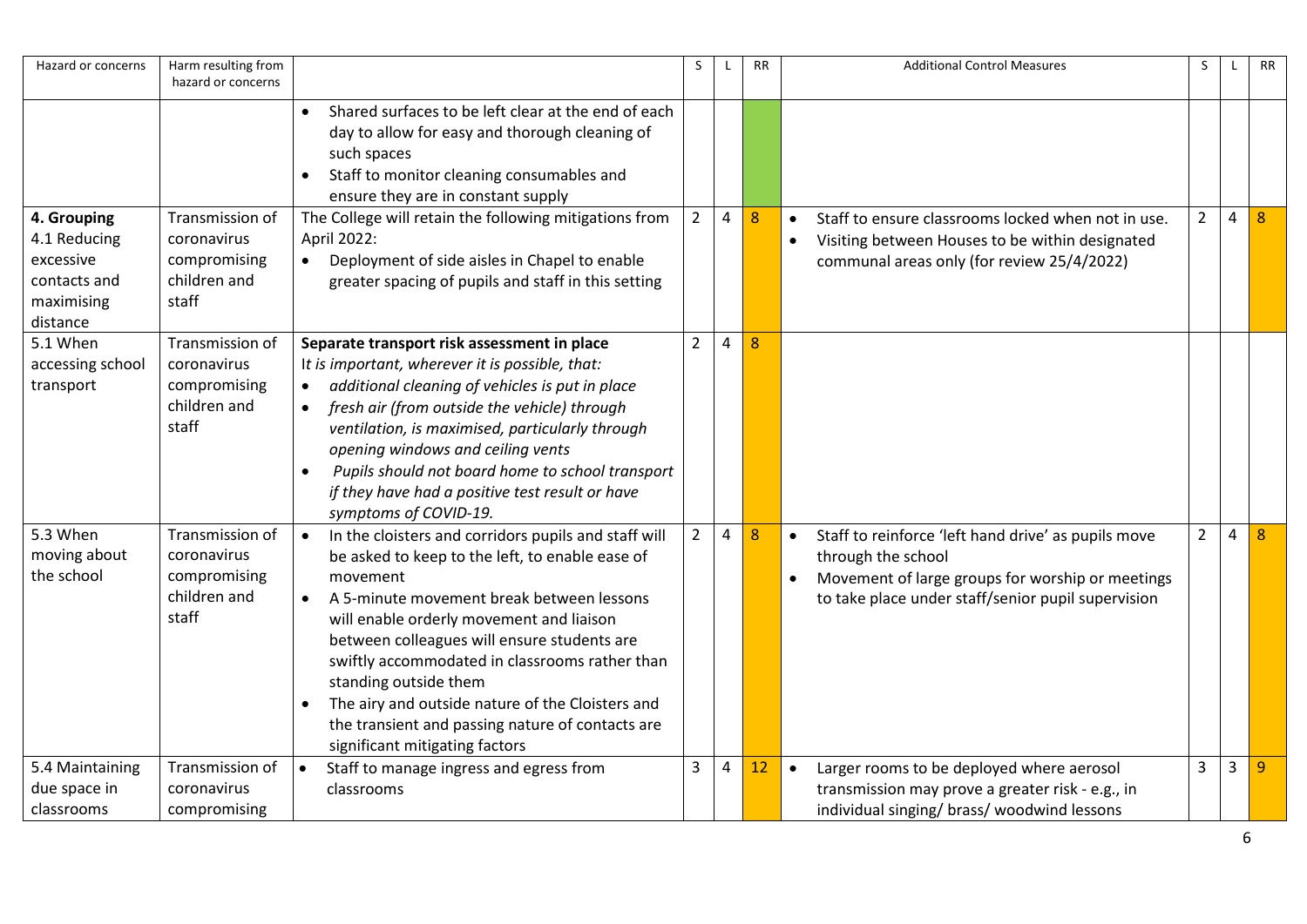| Hazard or concerns                                                      | Harm resulting from<br>hazard or concerns                               |                                                                            |                                                                                                                                                                                                                                                                                                                                                                                                                                                                                                                                                                                                  | S              | L              | <b>RR</b> | <b>Additional Control Measures</b>                                                                                                                                                                                                                                                                                                                                                                                                             | S.             |                | <b>RR</b> |
|-------------------------------------------------------------------------|-------------------------------------------------------------------------|----------------------------------------------------------------------------|--------------------------------------------------------------------------------------------------------------------------------------------------------------------------------------------------------------------------------------------------------------------------------------------------------------------------------------------------------------------------------------------------------------------------------------------------------------------------------------------------------------------------------------------------------------------------------------------------|----------------|----------------|-----------|------------------------------------------------------------------------------------------------------------------------------------------------------------------------------------------------------------------------------------------------------------------------------------------------------------------------------------------------------------------------------------------------------------------------------------------------|----------------|----------------|-----------|
|                                                                         | children and<br>staff                                                   |                                                                            |                                                                                                                                                                                                                                                                                                                                                                                                                                                                                                                                                                                                  |                |                |           |                                                                                                                                                                                                                                                                                                                                                                                                                                                |                |                |           |
| 5.5 Maintaining<br>due distancing in<br>staff gatherings                | Transmission of<br>coronavirus<br>compromising<br>children and<br>staff | $\bullet$                                                                  | A return to face-to-face meetings as the default<br>but a retention of elements of mixed economy<br>for the conducting of meetings and training (e.g.,<br>departmental, Common Room, Year Councils) to<br>enable those who cannot join directly to be able<br>to access meetings                                                                                                                                                                                                                                                                                                                 | 3              | $\mathbf{3}$   | 9         | A range of larger rooms put on the room booking<br>$\bullet$<br>system to enable staff to organise meetings in<br>larger venues<br>Consideration to be given to holding meetings in<br>larger venues where possible                                                                                                                                                                                                                            | 3              | $\overline{2}$ | 6         |
| 5.6 Maintaining<br>the possibility of<br>distancing whilst<br>dining    | Transmission of<br>coronavirus<br>compromising<br>children and<br>staff | $\bullet$<br>$\bullet$<br>$\bullet$<br>$\bullet$                           | Prefect and duty staff supervision of queuing (by<br>year group) for all meals<br>Options for using outdoors space explored<br>inclement weather<br>Hand-sanitiser on DH doors and placed by touch<br>points (e.g., salad bar; tea and coffee stations).                                                                                                                                                                                                                                                                                                                                         | $\overline{2}$ | $\overline{4}$ | 8         | Staff to continue to have access to packed<br>lunches (teaching staff packed lunches<br>delivered to common room).<br>Use of Sixth Form Centre for packed lunches, to<br>limit Dining Hall crowding<br>See separate and detailed Catering risk assessment                                                                                                                                                                                      |                |                |           |
| 5.7 Maintaining<br>appropriate<br>infection control<br>in Health Centre | Transmission of<br>coronavirus<br>compromising<br>children and<br>staff | $\bullet$<br>$\bullet$                                                     | Health Centre equipped with PPE and supervised<br>by trained member of staff conversant with all<br>relevant guidelines<br>Ability to deploy the Pad as an isolation unit<br>should that be required                                                                                                                                                                                                                                                                                                                                                                                             | 3              | 4              | 12        | See separate and detailed Health Centre risk<br>assessment                                                                                                                                                                                                                                                                                                                                                                                     |                |                |           |
| 5.8 Management<br>of numbers in<br>the Chapel                           | Transmission of<br>coronavirus<br>compromising<br>children and<br>staff | $\bullet$<br>$\bullet$<br>$\bullet$<br>$\bullet$<br>$\bullet$<br>$\bullet$ | Chapel seating will be labelled and defined to<br>enable some distancing between Houses and<br>between individual members of staff<br>Defined spaces and frequently touched surfaces<br>etc will be cleaned before and after gatherings.<br>For the Summer Term, congregational singing to<br>be resumed - but this measure to be reviewed in<br>the light of a number of cases in the community<br>Significant staff presence and therefore<br>management of behaviour<br>Prefects assisting in the management of<br>movement and the orderly ingress and egress<br>Spacious and airy building. | $\overline{2}$ | 4              | 8         | Continued use of the side aisles for some Houses to<br>$\bullet$<br>enable some spacing between groups<br>Additional seating put in place for staff who wish to<br>ensure they may maintain social distance<br>In the event of numbers of infections in school,<br>pupils and staff will be asked to wear masks for<br>whole-school gatherings in Chapel - i.e.,<br>Congregational Practice, whole-school services,<br>Head Master's Assembly. | $\overline{2}$ | 3              | 6         |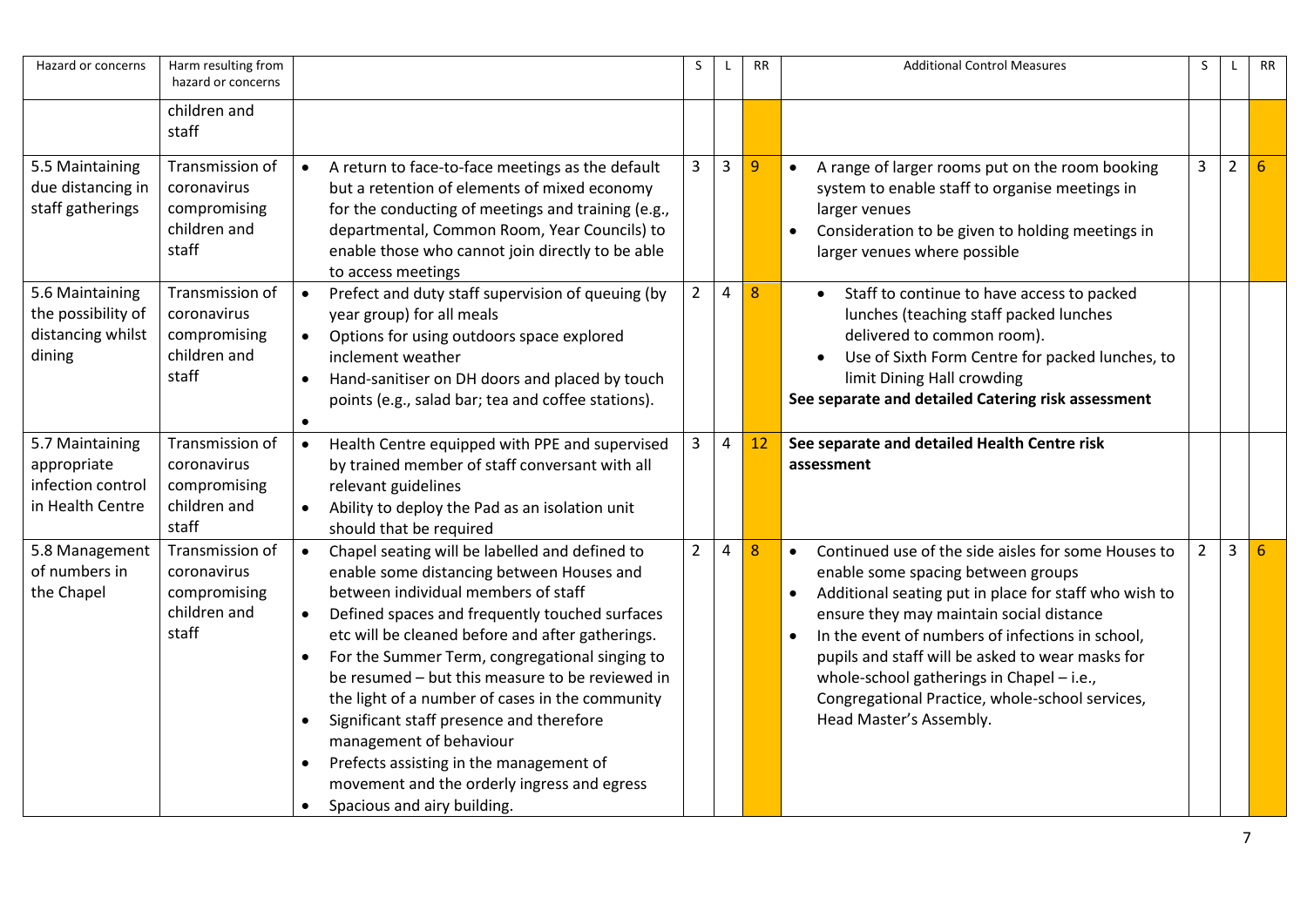| Hazard or concerns                                                                                 | Harm resulting from<br>hazard or concerns                               |                                                  |                                                                                                                                                                                                                                                                                                                                                                                                                                                                                                                                                                                                                                                          | S.             |              | <b>RR</b>        | <b>Additional Control Measures</b>                                                                                                                                                                                                           | S.             |                | RR |
|----------------------------------------------------------------------------------------------------|-------------------------------------------------------------------------|--------------------------------------------------|----------------------------------------------------------------------------------------------------------------------------------------------------------------------------------------------------------------------------------------------------------------------------------------------------------------------------------------------------------------------------------------------------------------------------------------------------------------------------------------------------------------------------------------------------------------------------------------------------------------------------------------------------------|----------------|--------------|------------------|----------------------------------------------------------------------------------------------------------------------------------------------------------------------------------------------------------------------------------------------|----------------|----------------|----|
| 5.9 Managing<br>the arrival of<br>visitors in<br>Reception                                         | Transmission of<br>coronavirus<br>compromising<br>staff                 | $\bullet$<br>$\bullet$<br>$\bullet$<br>$\bullet$ | Reception will be staffed 07.45 - 18.15 Monday<br>to Friday to ensure due spacing<br>Those visiting the school will be required to<br>declare that they are well and without Covid-19<br>symptoms and encouraged to take a LFT before<br>their visit whenever practicable<br>Prospective parents will arrive and be met at<br>reception and visiting families will use the toilet<br>facilities adjacent to Reception<br>Reception is a well-ventilated area with doors<br>propped open and due space and two separate<br>seating areas for social distancing for a number<br>of individuals and groups waiting in this area,<br>should that be required | $\overline{4}$ | $2^{\circ}$  | 8                |                                                                                                                                                                                                                                              |                |                |    |
| 5.10 Maintaining<br>appropriate<br>social distancing<br>in Uniform Shop                            | Transmission of<br>coronavirus<br>compromising<br>children and<br>staff | $\bullet$                                        | Masks are recommended for visitors in the shop<br>- given proximity                                                                                                                                                                                                                                                                                                                                                                                                                                                                                                                                                                                      | $\overline{2}$ | 4            | 8                |                                                                                                                                                                                                                                              |                |                |    |
| 5.11 Managing<br>covid-safe<br>behaviour in the<br>Library                                         | Transmission of<br>coronavirus<br>compromising<br>children and<br>staff | $\bullet$<br>$\bullet$<br>$\bullet$              | Appropriate arrangements are in place for the<br>cleaning of particular items of equipment $-$ e.g.,<br>computers and photocopier<br>The Library is supervised at all stages when it is<br>open by a member of staff and CCTV assists clear<br>view of appropriate and safe use<br>All pupils and staff have access to personal<br>portable devices (iPads and Surface Pros), so no<br>sharing of IT equipment is necessitated                                                                                                                                                                                                                           | 2              | $\mathbf{3}$ | 6                | Contingency planning: Year-grouped zoned areas<br>$\bullet$<br>and demarcated social distancing to be put in place<br>as required in response to local/ national/ school<br>specific circumstances                                           | $\overline{2}$ | 3              | 6  |
| 5.12 Maintaining<br>covid-safe<br>behaviour during<br>sporting and co-<br>curricular<br>activities | Transmission of<br>coronavirus<br>compromising<br>children and<br>staff | $\bullet$<br>$\bullet$                           | Risk Assessments are in place for all individual<br>sporting and co-curricular activities<br>Due training will be undertaken by all staff<br>leading activities - and cascaded appropriately                                                                                                                                                                                                                                                                                                                                                                                                                                                             | $\overline{2}$ | 4            | $\boldsymbol{8}$ | A rolling review of all sporting activities in line with<br>$\bullet$<br>national guidance and the local picture to be co-<br>ordinated by the Asst Head Co-Curricular<br>See sport, music, drama, and activity-specific risk<br>assessments | $\overline{2}$ | $\overline{3}$ | 6  |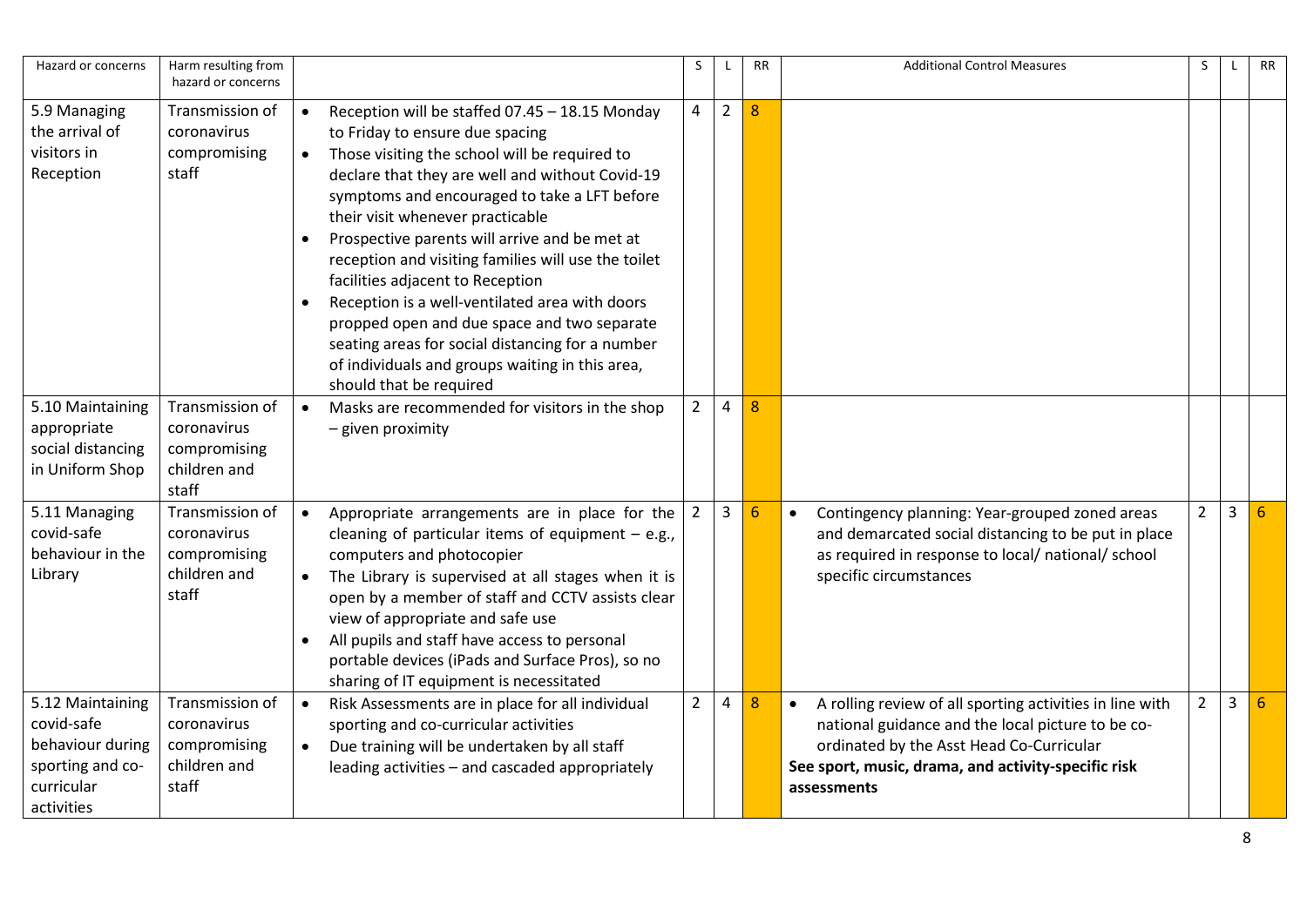| Hazard or concerns                                                                                  | Harm resulting from                                                     |                                                                                                                                                                                                                                                                                                                                                                                                                                                                                                                                                                                    | S              |                | <b>RR</b>       | <b>Additional Control Measures</b>                                                                                                                                                                                                                                                                                                                                                                                                                   | S              |                | <b>RR</b> |
|-----------------------------------------------------------------------------------------------------|-------------------------------------------------------------------------|------------------------------------------------------------------------------------------------------------------------------------------------------------------------------------------------------------------------------------------------------------------------------------------------------------------------------------------------------------------------------------------------------------------------------------------------------------------------------------------------------------------------------------------------------------------------------------|----------------|----------------|-----------------|------------------------------------------------------------------------------------------------------------------------------------------------------------------------------------------------------------------------------------------------------------------------------------------------------------------------------------------------------------------------------------------------------------------------------------------------------|----------------|----------------|-----------|
|                                                                                                     | hazard or concerns                                                      |                                                                                                                                                                                                                                                                                                                                                                                                                                                                                                                                                                                    |                |                |                 |                                                                                                                                                                                                                                                                                                                                                                                                                                                      |                |                |           |
| 5.13 Maintaining<br>covid-safe<br>behaviour in<br><b>Staff Common</b><br>Room and<br>resource areas | Transmission of<br>coronavirus<br>compromising<br>staff                 | VMTs to teach face to face but with particular<br>$\bullet$<br>arrangements for larger rooming in place for<br>wind instruments/ singing lessons.<br>Refreshments to be available in the common<br>$\bullet$<br>room but also for order by particular<br>departments<br>Staff to have regard to others' sensitivities<br>$\bullet$<br>regarding social distance as far as possible in<br>staffroom and common areas<br>The provision of personal devices means there is<br>$\bullet$<br>no necessity for shared use of computers and the<br>move towards paperless marking further | $\overline{3}$ | $\overline{4}$ | 12              | Common Room meetings will, for the present, take<br>$\bullet$<br>place in larger locations (e.g., Chapel/ Great School/<br>Sanderson Room) or via Teams (or in blended<br>manner)<br>Contingency planning: One-way systems; limited<br>$\bullet$<br>access; all meetings of the CR via Teams; the<br>requirement of 2m distance between staff can all be<br>put in place in the event of requirement/need due<br>to local/national/in-school picture | 3              | $\overline{3}$ | -9        |
|                                                                                                     |                                                                         | mitigates risk<br>All shared equipment is to be cleaned before and<br>after use and cleaning materials will be provided<br>in the relevant area<br>Hand sanitiser placed adjacent to photocopiers<br>$\bullet$<br>along with hand cleaning signage etc.<br>CR Steward to maintain cleaning of shared area<br>$\bullet$<br>and frequent touchpoints                                                                                                                                                                                                                                 |                |                |                 |                                                                                                                                                                                                                                                                                                                                                                                                                                                      |                |                |           |
| 5.14 Maintaining<br>appropriate<br>distance in<br>examinations                                      | Transmission of<br>coronavirus<br>compromising<br>children and<br>staff | Management of due spacing and ventilation in<br>exam rooms<br>Maintenance of records of pupil seating for all<br>$\bullet$<br>examinations, internal and external                                                                                                                                                                                                                                                                                                                                                                                                                  | $\overline{2}$ | $\mathbf{3}$   | 9               | Contingency plans put in place for maintenance of<br>school examinations (in revised format) via distance<br>for those who cannot physically be on site.                                                                                                                                                                                                                                                                                             |                |                |           |
| 6. Arrangements<br>for the use of<br>shared<br>resources<br>including<br>materials,<br>stationery,  | Transmission of<br>coronavirus<br>compromising<br>children and<br>staff | Reduce the use of shared resources:<br>Pupils will bring in and be severally responsible<br>for their own academic equipment and any<br>personal sports equipment<br>Water fountains to remain out of use until<br>$\bullet$<br>further notice<br>All pupils asked to bring in their own drinking<br>$\bullet$<br>bottle                                                                                                                                                                                                                                                           | $\overline{2}$ | 3              | $6\phantom{1}6$ | Pupils asked to bring in a bag to carry equipment<br>$\bullet$<br>between lessons in order that personal equipment<br>is not left around the school<br>Pupils will be encouraged not to share resources<br>$\bullet$<br>and equipment<br>Additional disposable and Lancing College face-<br>$\bullet$<br>coverings made available via the uniform shop                                                                                               | $\overline{2}$ | $\overline{2}$ | $\Delta$  |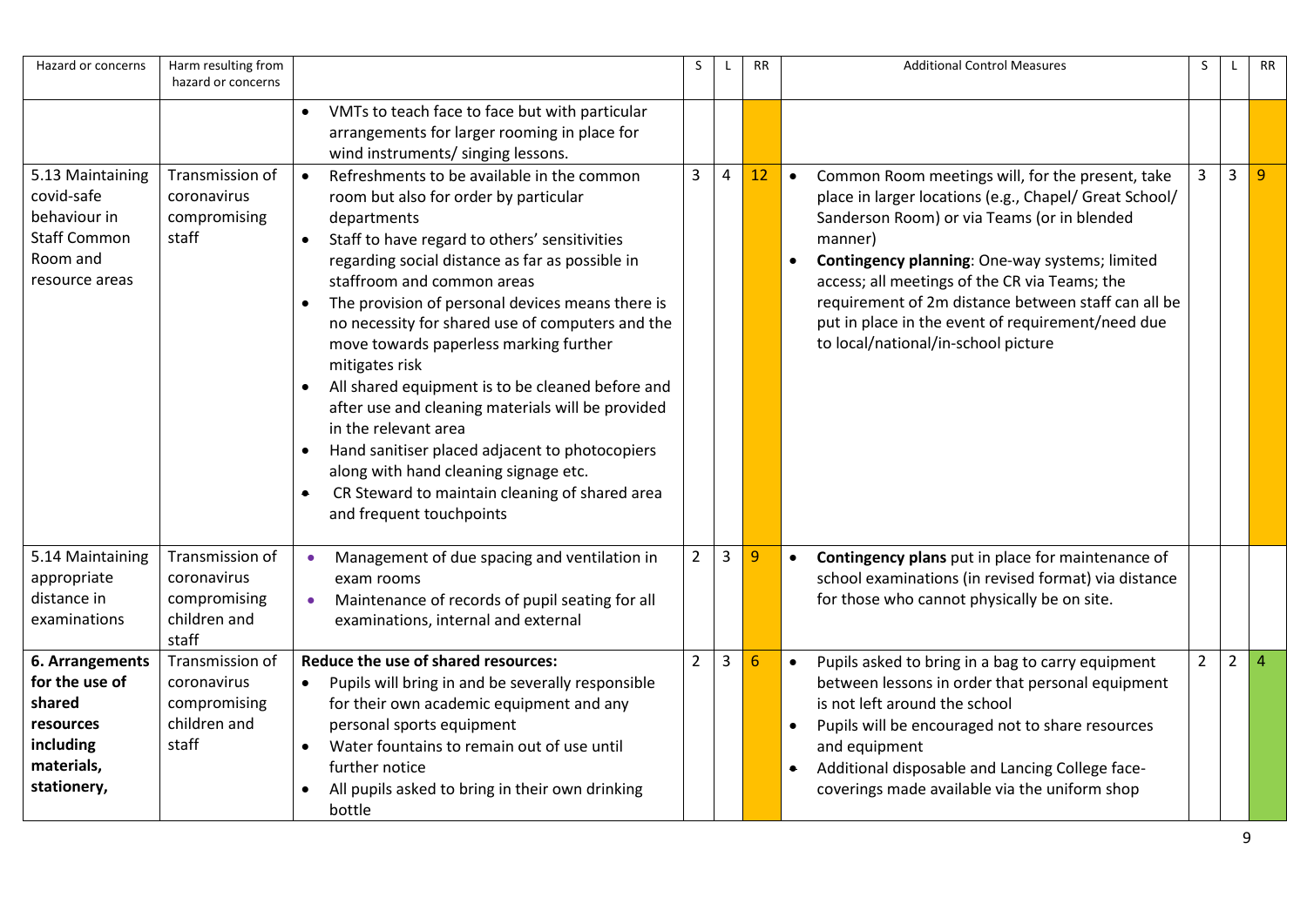| Hazard or concerns                                                                                | Harm resulting from<br>hazard or concerns                               |                                                                                                                                                                                                                                                                                                                                                                                                                                                                                                         | S.                       |   | <b>RR</b> | <b>Additional Control Measures</b>                                                                                                                                                                                                                                                                                                                                             | S              |   | <b>RR</b> |
|---------------------------------------------------------------------------------------------------|-------------------------------------------------------------------------|---------------------------------------------------------------------------------------------------------------------------------------------------------------------------------------------------------------------------------------------------------------------------------------------------------------------------------------------------------------------------------------------------------------------------------------------------------------------------------------------------------|--------------------------|---|-----------|--------------------------------------------------------------------------------------------------------------------------------------------------------------------------------------------------------------------------------------------------------------------------------------------------------------------------------------------------------------------------------|----------------|---|-----------|
| sports<br>equipment                                                                               |                                                                         |                                                                                                                                                                                                                                                                                                                                                                                                                                                                                                         |                          |   |           |                                                                                                                                                                                                                                                                                                                                                                                |                |   |           |
| 7. Maintaining<br>due care with<br>mixing with<br>those from<br>outside school<br>7.1 Contractors | Transmission of<br>coronavirus<br>compromising<br>children and<br>staff | Contractors are advised not to attend the site if<br>suffering from COVID-19 symptoms<br>Any contractors working in Houses to be under<br>$\bullet$<br>the supervision of staff and with due safety steps<br>taken<br>Contractors advised to carry masks to use when<br>carrying out close contact work                                                                                                                                                                                                 | $\overline{2}$           | 4 | 8         | HMMs and Matrons will be informed in advance of<br>any contractors' visits to individual Houses<br>Annual PAT testing of electronic items in Houses risk<br>assessed<br>Contractor COVID -19 policy currently being<br>$\bullet$<br>reviewed                                                                                                                                   | $2^{\circ}$    | 4 | 8         |
| 7.2 Parents                                                                                       | Transmission of<br>coronavirus<br>compromising<br>children and<br>staff | Parents will be asked to ensure that they are well<br>before coming onto site.<br>Guidance of particular mitigations, e.g. wearing<br>$\bullet$<br>of face coverings (where applicable) and hygiene<br>measures explained to visitors on or prior to<br>arrival<br>Parents' meetings to continue to be held<br>remotely.<br>Risk-Assessed arrangements in place via the<br>$\bullet$<br>Admissions Department for visits by prospective<br>parents to include tours by appropriately trained<br>pupils. | $\overline{2}$           | 4 | 8         | Visit protocol to be updated and circulated to<br>$\bullet$<br>visitors and prospective parents - this under the<br>aegis of the Admissions Department<br>Contingency planning: parental visits and access<br>will be reviewed in the light of local and national<br>pictures and any cases within the school community<br>- and restricted/ paused as appropriate accordingly | $2^{\circ}$    | 4 | 8         |
| 7.3 Visiting<br>Speakers and<br>academic<br>enrichment                                            | Transmission of<br>coronavirus<br>compromising<br>children and<br>staff | Individual visits resumed<br>$\bullet$<br>Speakers will be asked to ensure they are well<br>$\bullet$<br>and that no one in their household has COVID-19<br>symptoms before visiting the site                                                                                                                                                                                                                                                                                                           | $\overline{\phantom{a}}$ | 3 | 6         | Contingency planning: Provision in place for<br>$\bullet$<br>entirely on-line access to lectures/ visiting speakers/<br>Morrisby etc should circumstances dictate<br>Visit Protocol to be sent to all visiting guests                                                                                                                                                          | $\overline{2}$ | 3 | 6         |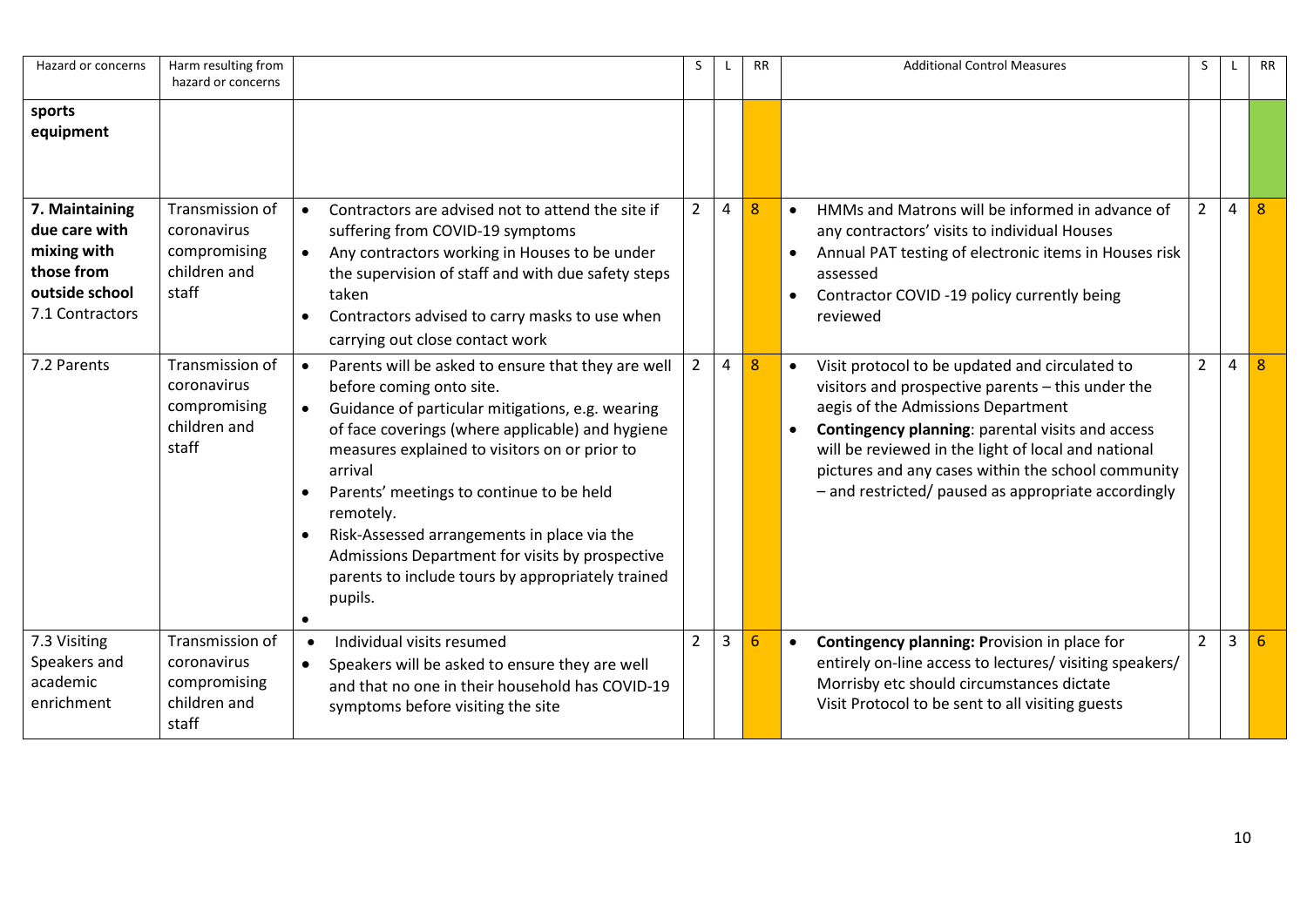| Hazard or concerns                 | Harm resulting from<br>hazard or concerns                                         |           |                                                                                                                                                                                                                                                                                                                                                                                                                                                                                                                                                                                                                                                                                                                                                                  |   | <b>RR</b> | <b>Additional Control Measures</b>                                                                                                                                                                                                                                                                                                                                                                                                          |   |                | <b>RR</b> |
|------------------------------------|-----------------------------------------------------------------------------------|-----------|------------------------------------------------------------------------------------------------------------------------------------------------------------------------------------------------------------------------------------------------------------------------------------------------------------------------------------------------------------------------------------------------------------------------------------------------------------------------------------------------------------------------------------------------------------------------------------------------------------------------------------------------------------------------------------------------------------------------------------------------------------------|---|-----------|---------------------------------------------------------------------------------------------------------------------------------------------------------------------------------------------------------------------------------------------------------------------------------------------------------------------------------------------------------------------------------------------------------------------------------------------|---|----------------|-----------|
| 8. Implementing<br>fire procedures | Transmission of<br>coronavirus;<br>management of<br>two separate<br>areas of risk | $\bullet$ | Arrangements for exiting buildings and mustering  <br>in the event of local or site-wide fire alarms are in<br>place and tested at least termly<br>Individually assessed propping open of specific<br>fire doors during the day to increase ventilation<br>and diminish frequency of touch points<br>Any doors wedged open must be un-wedged<br>when staff are not present and when exiting the<br>building<br>PEEPs to be in place for any pupils or staff who<br>need assistance evacuating in an emergency<br>All pupils will be instructed in fire procedures<br>particular to this time and their particular House<br>muster points under the care of HMM, Matron<br>and House staff<br>Local muster points will be communicated to all<br>staff and pupils | 3 | 15        | <b>Existing control measures:</b><br>All permanent buildings have fire risk assessments<br>in place<br>High level of fire detection in buildings<br>All staff trained in emergency procedures<br>Pupils undertake regular local and whole-site drills<br>If in doubt the need for swift and effective<br>evacuation in the event of a fire trumps the risk of<br>transmission of the coronavirus<br>See detailed specific Fire Arrangements | 5 | $\overline{2}$ | 10        |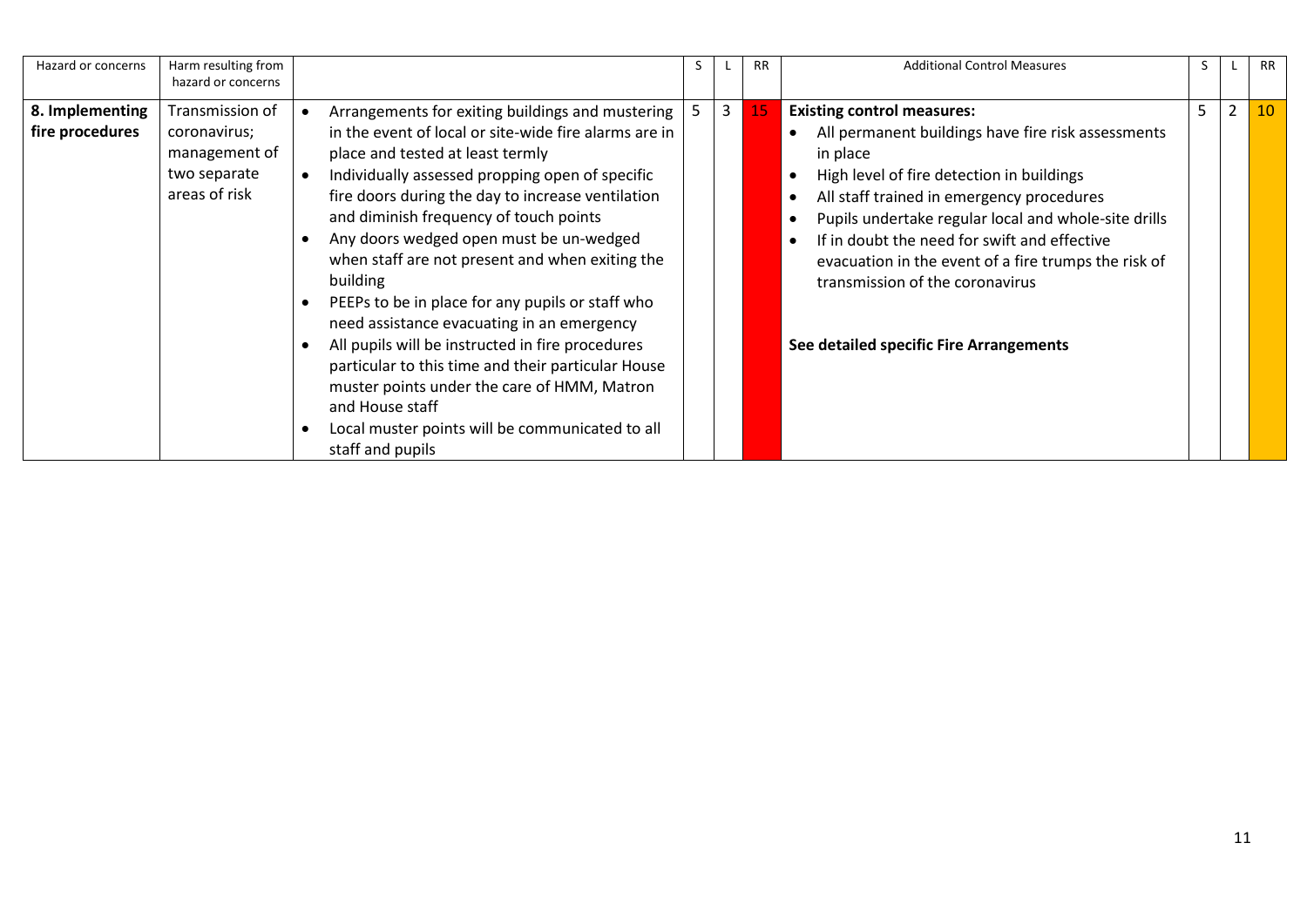| 9. Room<br>ventilation<br>insufficient | Transmission of<br>coronavirus<br>compromising<br>children and<br>staff | Spaces used will be well ventilated and use<br>$\bullet$<br>natural ventilation where possible (opening<br>windows)<br>Windows/doors to be kept open as far as<br>$\bullet$<br>possible if safe to do so, and whilst balancing<br>need for thermal comfort.<br>Staff will be advised to prop open, where safe to<br>do so and where not deleterious to effective<br>working (bearing in mind fire safety and<br>safeguarding), to limit use of door handles and<br>aid ventilation.<br>Larger spaces are used when aerosol production<br>$\bullet$<br>is elevated e.g., music lessons | $2^{\circ}$ | 4 | 8 | Doors and windows to be closed/locked when<br>$\bullet$<br>rooms/ areas not in use<br>Encouragement of pupils to ensure that pitts are<br>$\bullet$<br>ventilated when in House/ during Evening School<br>etc to ensure due ventilation for them and for those<br>staff supervising Houses.<br>The continued use of CO2 monitors by individual<br>$\bullet$<br>staff across a range of areas to assess levels of<br>ventilation.<br>Measures in place to increase ventilation in areas<br>like the theatre where this is generally poor (I.e.,<br>open doors at ground floor level and into Cherry<br>Hall) - to be in place for theatrical performances. | $\overline{2}$ | 4 | -8 |
|----------------------------------------|-------------------------------------------------------------------------|---------------------------------------------------------------------------------------------------------------------------------------------------------------------------------------------------------------------------------------------------------------------------------------------------------------------------------------------------------------------------------------------------------------------------------------------------------------------------------------------------------------------------------------------------------------------------------------|-------------|---|---|-----------------------------------------------------------------------------------------------------------------------------------------------------------------------------------------------------------------------------------------------------------------------------------------------------------------------------------------------------------------------------------------------------------------------------------------------------------------------------------------------------------------------------------------------------------------------------------------------------------------------------------------------------------|----------------|---|----|
|----------------------------------------|-------------------------------------------------------------------------|---------------------------------------------------------------------------------------------------------------------------------------------------------------------------------------------------------------------------------------------------------------------------------------------------------------------------------------------------------------------------------------------------------------------------------------------------------------------------------------------------------------------------------------------------------------------------------------|-------------|---|---|-----------------------------------------------------------------------------------------------------------------------------------------------------------------------------------------------------------------------------------------------------------------------------------------------------------------------------------------------------------------------------------------------------------------------------------------------------------------------------------------------------------------------------------------------------------------------------------------------------------------------------------------------------------|----------------|---|----|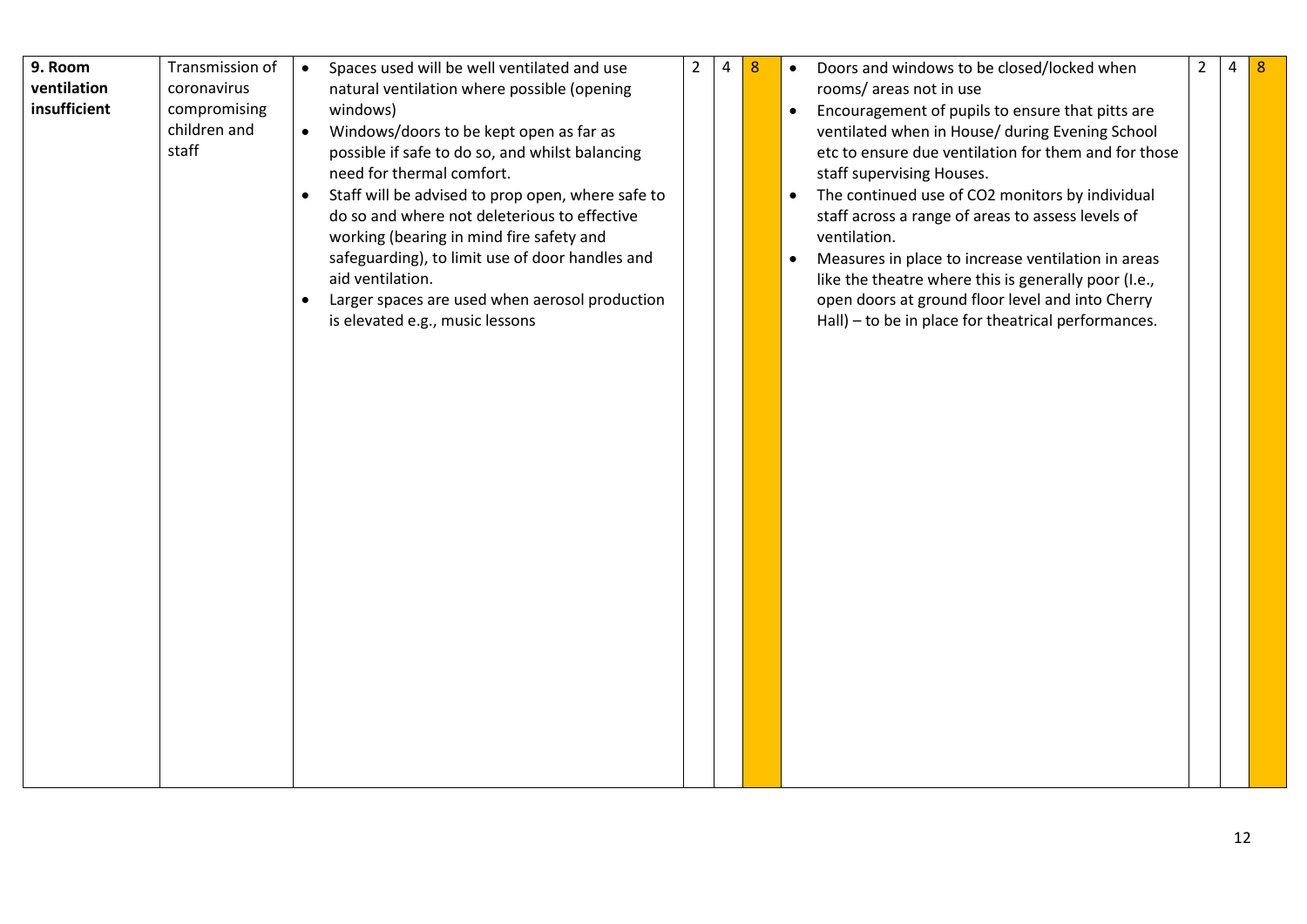| Hazard or concerns                                                            | Harm resulting from<br>hazard or concerns                                                                         |                        |                                                                                                                                                                                                                                                                                                                                                                                                                                                                                                                                                                                                                                                                                                                                                                                                                                                                                                                           | S | L              | <b>RR</b>      |           | <b>Additional Control Measures</b>                                                                                                                                                                                                                                                                                                                                                                                                                                                                                                | S              | L.           | <b>RR</b> |
|-------------------------------------------------------------------------------|-------------------------------------------------------------------------------------------------------------------|------------------------|---------------------------------------------------------------------------------------------------------------------------------------------------------------------------------------------------------------------------------------------------------------------------------------------------------------------------------------------------------------------------------------------------------------------------------------------------------------------------------------------------------------------------------------------------------------------------------------------------------------------------------------------------------------------------------------------------------------------------------------------------------------------------------------------------------------------------------------------------------------------------------------------------------------------------|---|----------------|----------------|-----------|-----------------------------------------------------------------------------------------------------------------------------------------------------------------------------------------------------------------------------------------------------------------------------------------------------------------------------------------------------------------------------------------------------------------------------------------------------------------------------------------------------------------------------------|----------------|--------------|-----------|
| 10. Welfare and<br>wellbeing<br>10.1 Welfare and<br>wellbeing of all<br>staff | Fear of<br>infection,<br>anxiety and low-<br>morale                                                               | $\bullet$              | Staff to be kept updated and involved in working<br>arrangements, both departmentally and through<br><b>Houses</b><br>Regular staff meetings to be continued and<br>Monday morning staff briefings to continue via<br>Teams until further notice.<br>All staff encouraged to communicate any issues<br>or concerns with their line manager and/or<br>member of SMT<br>Arrangements in place across all areas of the<br>school to check on staff wellbeing. These include<br>mentoring for new staff joining a range of<br>options and avenues available to provide support<br>and reporting systems<br>All staff have access to Employee Assistance<br>Programme<br>SACOS, Support Staff SACOS and SACOS-Plus<br>used as conduit for teaching and support staff<br>concerns alongside other formal and informal<br>means of support<br>Regular meetings of middle-management groups<br>with focus on departmental welfare | 3 | 3              | $\overline{9}$ | $\bullet$ | Communications with all staff and pupils about the<br>wearing of face coverings being a matter of<br>personal choice, one to be respected and where<br>individual choice should be honoured<br>The continued provision of packed lunches for those<br>staff who request these in order to enable<br>individuals not to eat in communal areas should<br>they so wish                                                                                                                                                               | $\mathbf{3}$   | $\mathbf{3}$ | 9         |
| 10.2 Welfare and<br>wellbeing of all<br>pupils                                | Anxiety, fear of<br>infection,<br>trauma-related<br>behaviour, fears<br>for the future,<br>separation-<br>anxiety | $\bullet$<br>$\bullet$ | HMMs, HoDs and Tutors to Identify students<br>most at risk of disengagement/most in need of<br>additional support<br>The DSL liaises with the necessary personnel and<br>parents to manage and address any new and<br>ongoing safeguarding concerns, e.g., ongoing<br>bullying<br>The pastoral team ensure that relevant staff have<br>the appropriate training to support pupils and<br>staff who require pastoral care<br>Bereavement is managed in line with the<br>Bereavement Policy.                                                                                                                                                                                                                                                                                                                                                                                                                                | 4 | $\overline{2}$ | 8              | $\bullet$ | The deployment of House Captains, Peer<br>Supporters, Prefects and pupil representatives at<br>House and School level to ensure pupil perspectives<br>are heard and reflected and shared<br>Free at the point of access Counselling available to<br>all pupils, via self-or staff-referral<br>24/7 access to the Health Centre<br>Acknowledgment to pupils that the physical-health<br>risks to their particular age-group are low<br>Awareness of the particular needs of overseas<br>pupils where travel home may be restricted | $\overline{2}$ | $2^{\circ}$  | 6         |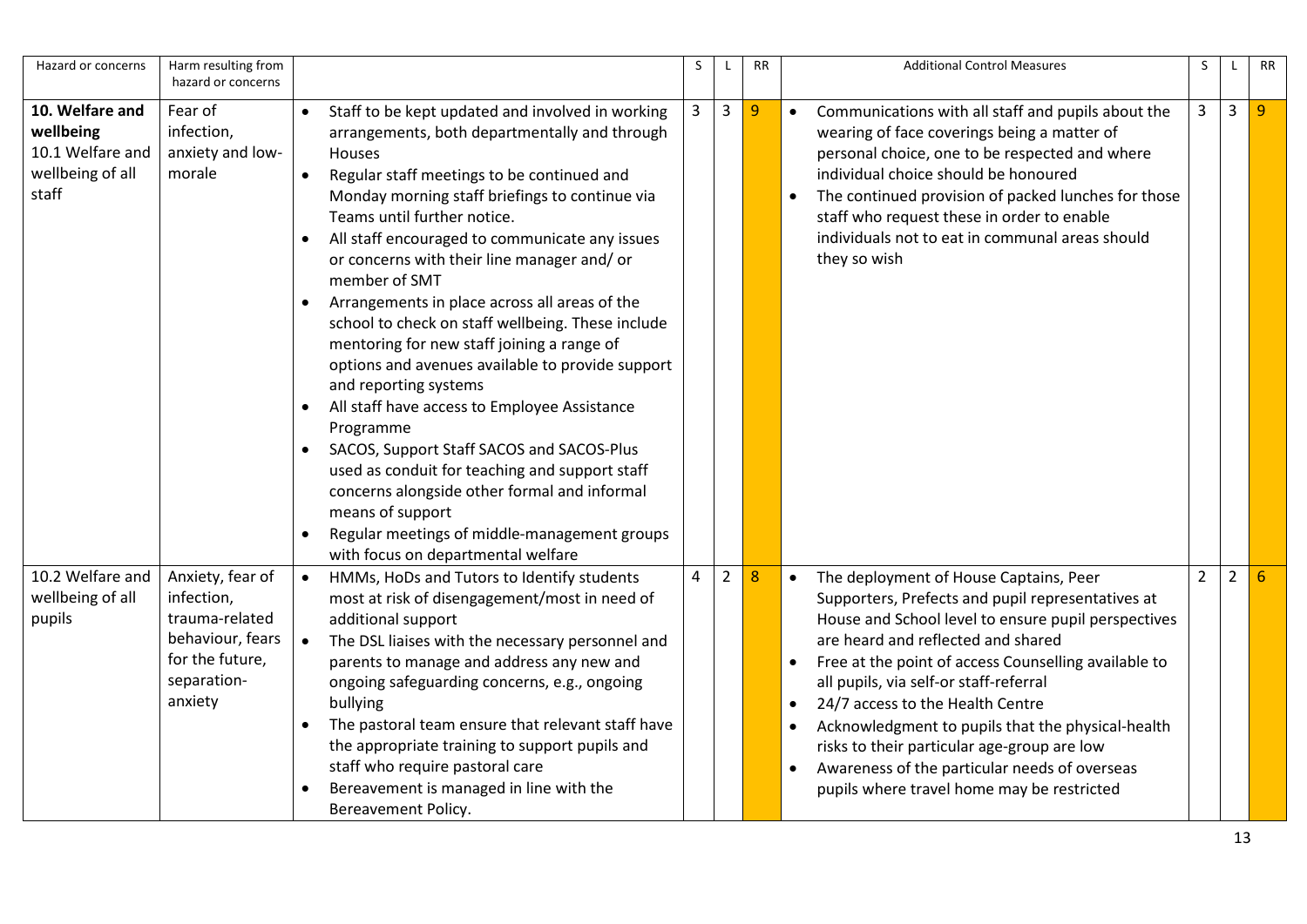| Hazard or concerns                      | Harm resulting from<br>hazard or concerns                     |                                                                                                                                                                                                                                                                                                                                                                                                                                                                                      | S              | L              | <b>RR</b>       | <b>Additional Control Measures</b>                                                                                                                                                                                                                                                                                                                                   | S | L              | <b>RR</b> |
|-----------------------------------------|---------------------------------------------------------------|--------------------------------------------------------------------------------------------------------------------------------------------------------------------------------------------------------------------------------------------------------------------------------------------------------------------------------------------------------------------------------------------------------------------------------------------------------------------------------------|----------------|----------------|-----------------|----------------------------------------------------------------------------------------------------------------------------------------------------------------------------------------------------------------------------------------------------------------------------------------------------------------------------------------------------------------------|---|----------------|-----------|
|                                         |                                                               | IWPs to be reviewed and revised with a particular<br>focus on individual pupil needs at this time<br>Suggestion Boxes to be placed in Houses to<br>$\bullet$<br>enable pupils to communicate any individual<br>concerns via this route $-$ as well as all other<br>avenues<br>Mentoring systems to be managed under the<br>$\bullet$<br>aegis of HMMs                                                                                                                                |                |                |                 |                                                                                                                                                                                                                                                                                                                                                                      |   |                |           |
| 10.3 Student<br>academic<br>wellbeing   | Disrupted<br>continuity of<br>learning during<br>the pandemic | Use of Teams to enable the delivery of a full suite<br>$\bullet$<br>of online lessons, in the event of partial/ full<br>school closure.<br>Maintain the capacity for the recording of lessons<br>$\bullet$<br>to enable revision of material/ pupil catchup at<br>another point in the event of pupil absence and<br>in anticipation of disruption.<br>Option of online marking and submission of work<br>$\bullet$<br>to mitigate against Covid-19 'touch points' for<br>contagion. | $\overline{3}$ | $\overline{2}$ | $6\phantom{1}6$ | Teaching and Learning training sessions delivered at<br>$\bullet$<br>regular intervals to skill and re-skill staff.<br>Training in blended learning, joining those in lessons<br>physically with those outside school [where<br>required].<br>Continued communication to parents and students<br>about the rolling process of changes to learning and<br>assessment. | 3 | $\overline{2}$ | 6         |
| 11. Pupils<br>unable to be in<br>school | Disrupted<br>education                                        | Systems in place to provide blended teaching for<br>$\bullet$<br>any pupils unable to be physically present in the<br>classroom for COVID related reasons - and all<br>teaching staff appropriately trained<br>Processes in place to enable the remote<br>$\bullet$<br>education of pupils in the event of a local<br>lockdown                                                                                                                                                       | 3              | $\overline{3}$ | 9               |                                                                                                                                                                                                                                                                                                                                                                      |   |                |           |
| 12. Vulnerable<br>individuals           | Elevated risk in<br>the event of<br>Covid-19<br>infection     | See the following guidance for those whose<br>$\bullet$<br>immune system means they are at higher risk of<br>serious illness from COVID-19: COVID-19:<br>guidance for people whose immune system<br>means they are at higher risk - GOV.UK<br>(www.gov.uk)                                                                                                                                                                                                                           | 5              | $\mathbf{1}$   | 5               | Individual flexibilities are dynamically extended to staff                                                                                                                                                                                                                                                                                                           | 5 | $\mathbf{1}$   |           |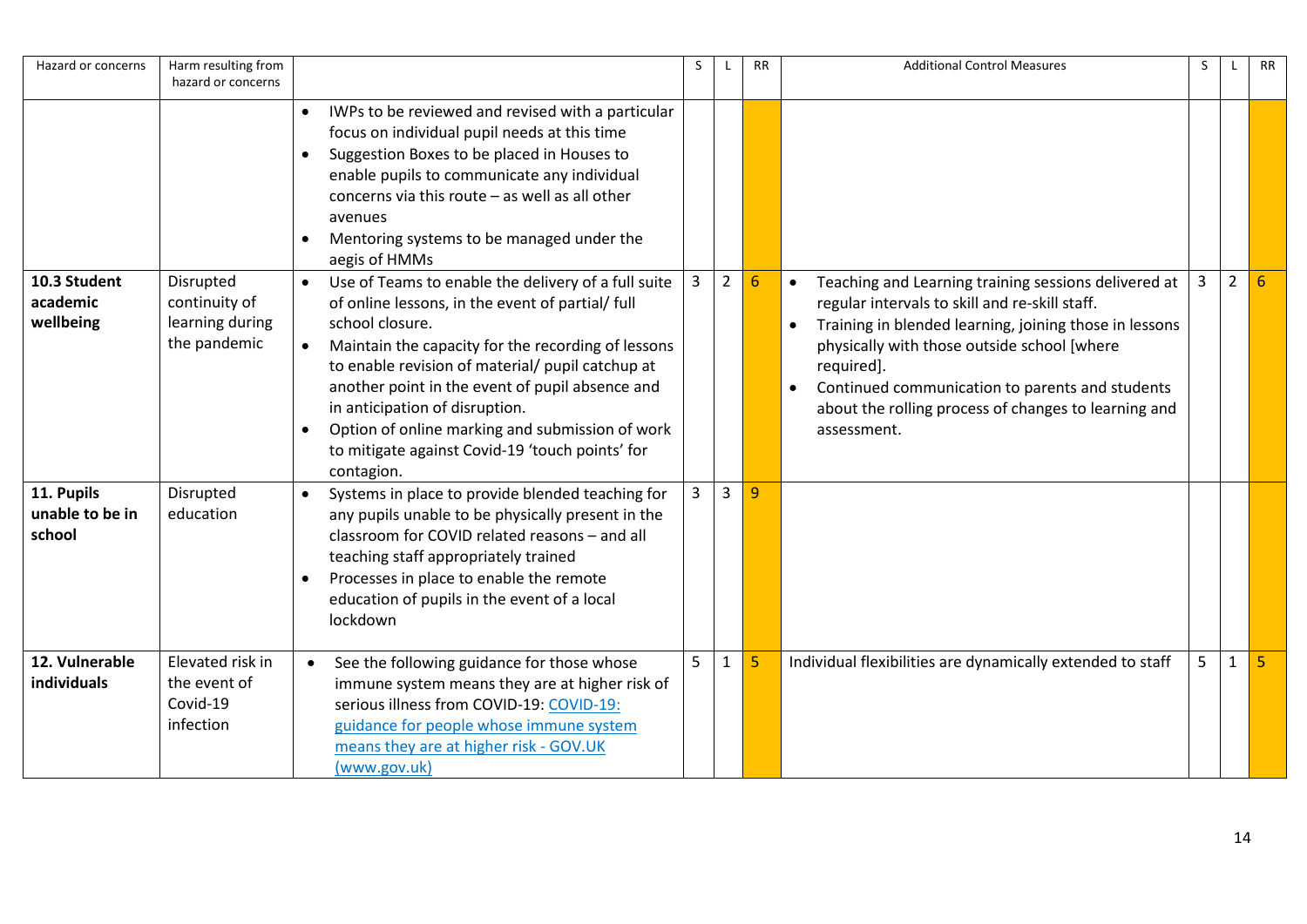| Hazard or concerns                                                                    | Harm resulting from<br>hazard or concerns                              |                                                                                                                                                                                                                                                                                                                                                                                                                                                                                                                                                                    | S. |   |   | <b>RR</b> | <b>Additional Control Measures</b>                                                                                                                                                                                                                                                                                                                                                                                                                                                                                                                                                                                                                                                        | S.             |   | <b>RR</b> |
|---------------------------------------------------------------------------------------|------------------------------------------------------------------------|--------------------------------------------------------------------------------------------------------------------------------------------------------------------------------------------------------------------------------------------------------------------------------------------------------------------------------------------------------------------------------------------------------------------------------------------------------------------------------------------------------------------------------------------------------------------|----|---|---|-----------|-------------------------------------------------------------------------------------------------------------------------------------------------------------------------------------------------------------------------------------------------------------------------------------------------------------------------------------------------------------------------------------------------------------------------------------------------------------------------------------------------------------------------------------------------------------------------------------------------------------------------------------------------------------------------------------------|----------------|---|-----------|
| 13. Parents/<br>pupils anxious<br>about return to<br>school/return<br>home (overseas) | Impacts on<br>welfare and<br>potential<br>interruption to<br>education | School attendance is mandatory for all pupils of<br>compulsory school age, and it is a priority to<br>ensure that as many children as possible<br>regularly attend school.<br>Parents travelling abroad should bear in mind<br>the impact on their child's education which may<br>result from any requirement to quarantine or<br>isolate in the country of destination.<br>Requirements (e.g. quarantine hotels) may<br>impact on pupils' ability to travel home for<br>holidays and requests for early leave: these to<br>be considered on a case by case basis. | 3  | 3 | 9 |           | Particular and individual flexibilities put in place in a<br>small and individually assessed number of cases.<br>China and Hong Kong travel, as of 11 April:<br>There have been changes to the COVID testing<br>arrangements for travel to China, making it harder to<br>travel<br>http://www.chineseembassy.org.uk/lsfw/jiankangm<br>a2021/202203/t20220324 10654798.htm?ref=icolgv<br>$uc5y-$<br>Quarantine rules in Hong Kong have been relaxed,<br>although quarantine hotels remain difficult to book<br>https://www.info.gov.hk/gia/general/202203/27/P2<br>022032700005.htm<br>Direct flights have resumed to Hong Kong this week<br>and are likely to resume to China this summer | $\overline{3}$ | 3 | -9        |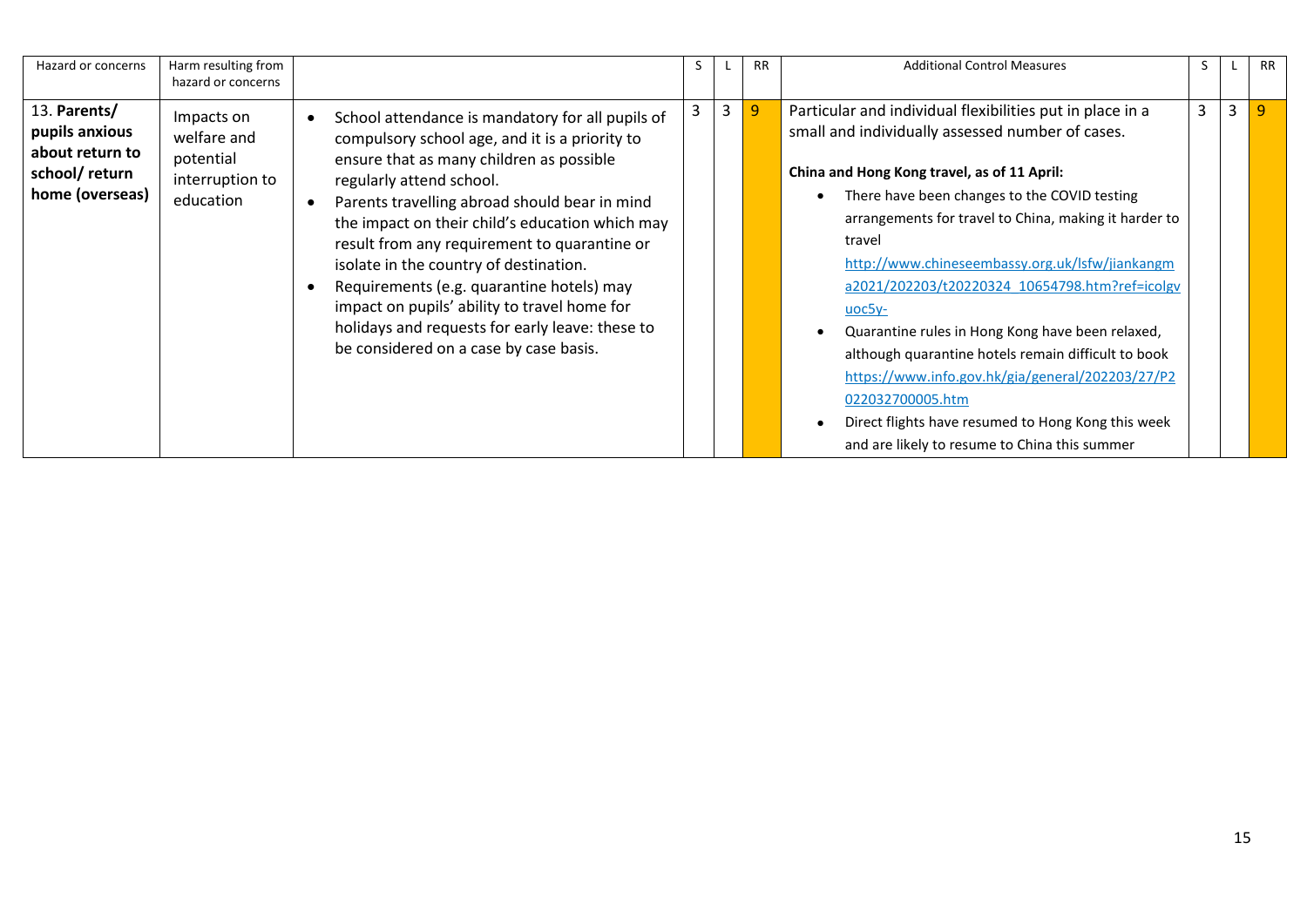| 14.<br><b>Considerations</b><br>particular to<br>boarders<br>Boarders unable<br>to return due to<br>situation in<br>country of origin | Disruption to<br>education and<br>loss of revenue          | $\bullet$ | 'Blended' learning provision to enable those<br>unable to return to engage fully academically and<br>pastorally<br>Flexible arrangements made on a case-by-case<br>basis with parents and guardians responsive to<br>the changing national and international picture | 4 | 2              | 8  |                                                                                                                                                                                                                                                                                                   |   |  |
|---------------------------------------------------------------------------------------------------------------------------------------|------------------------------------------------------------|-----------|----------------------------------------------------------------------------------------------------------------------------------------------------------------------------------------------------------------------------------------------------------------------|---|----------------|----|---------------------------------------------------------------------------------------------------------------------------------------------------------------------------------------------------------------------------------------------------------------------------------------------------|---|--|
| 15. International<br>parent concerns<br>about the UK<br>move to living<br>with Covid and<br>relaxation of<br>restrictions             | Risk to<br>recruitment/<br>retention of<br>pupils          |           | Continued close and frequent communication<br>with parent body<br>Acknowledgement of different perspectives and<br>respect of individual choices (e.g., mask wearing)<br>Assistance with travel and pre-travel testing<br>arrangements<br>Comprehensive Health Care  | 4 | $\overline{3}$ | 12 |                                                                                                                                                                                                                                                                                                   |   |  |
| 16. Responding<br>to a change in<br>the local or<br>national picture                                                                  | Failure to step<br>measures up or<br>down<br>appropriately |           | Dynamic and frequent assessment of risk<br>formally and informally by SMT Exec and H and S<br>Manager informed by national and local picture<br>and HM Gov. guidance                                                                                                 | 4 | $\overline{2}$ | 8  | Information on the circumstances might lead the<br>school to consider taking additional action, and the<br>steps that should be worked through, are detailed<br>in the following Contingency Framework:<br>Contingency framework: education and childcare<br>settings (publishing.service.gov.uk) | 4 |  |

### **Government operational guidance for schools**

- Overview:<https://www.gov.uk/guidance/people-with-symptoms-of-a-respiratory-infection-including-covid-19>
- [Living safely with respiratory infections, including COVID-19 -](https://www.gov.uk/guidance/living-safely-with-respiratory-infections-including-covid-19) GOV.UK (www.gov.uk)
- Contingency planning: [Contingency framework: education and childcare settings \(publishing.service.gov.uk\)](https://assets.publishing.service.gov.uk/government/uploads/system/uploads/attachment_data/file/1053310/Contingency_framework.pdf)
- [COVID-19 Response: Living with COVID-19 -](https://www.gov.uk/government/publications/covid-19-response-living-with-covid-19/covid-19-response-living-with-covid-19) GOV.UK (www.gov.uk)

### **Other guidance used in assessing risk**

- [Health and safety: responsibilities and duties for schools -](https://www.gov.uk/government/publications/health-and-safety-advice-for-schools/responsibilities-and-duties-for-schools) GOV.UK (www.gov.uk)
- [Health protection in education and childcare settings -](https://www.gov.uk/government/publications/health-protection-in-schools-and-other-childcare-facilities) GOV.UK (www.gov.uk)
- Promoting and supporting mental health and wellbeing in schools and colleges GOV.UK (www.gov.uk)
- COVID-19: guidance for [people whose immune system means they are at higher risk -](https://www.gov.uk/government/publications/covid-19-guidance-for-people-whose-immune-system-means-they-are-at-higher-risk/covid-19-guidance-for-people-whose-immune-system-means-they-are-at-higher-risk) GOV.UK (www.gov.uk)
- Protect vulnerable workers [Working safely during the coronavirus \(COVID-19\) pandemic \(hse.gov.uk\)](https://www.hse.gov.uk/coronavirus/working-safely/protect-people.htm)

## **Guidance around exam special consideration:**